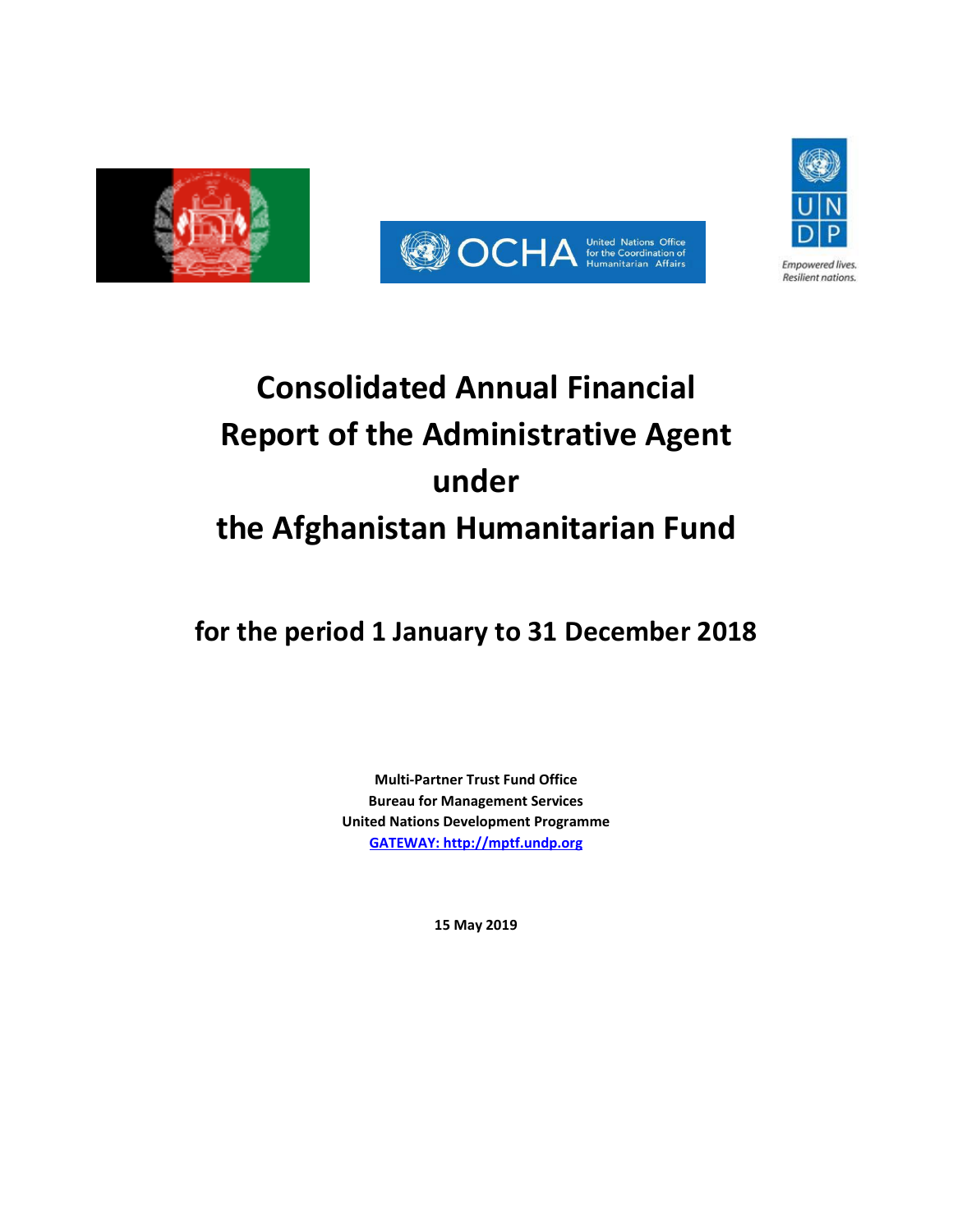# **PARTICIPATING ORGANIZATIONS CONTRIBUTORS**



Food and Agriculture Organization (FAO)



International Organization for Migration (IOM)

United Nations Population

UN Office for the coordination of Humanitarian Affairs

(OCHA)

Fund (UNFPA)

United Nations High Commissioner for Refugees (UNHCR)

United Nations Children's











Services (UNOPS)

Fund (UNICEF)



World Health Organization (WHO)





Australia



Denmark



Department for International Development (DFID)



Germany



Netherlands



NORWAY





Qatar Fund for Development



Korea



Swedish International Development Cooperation Agency (Sida)



Switzerland

UN Foundation/UN Partnership Office



UN Office for the Coordination of Humanitarian Affairs (OCHA)

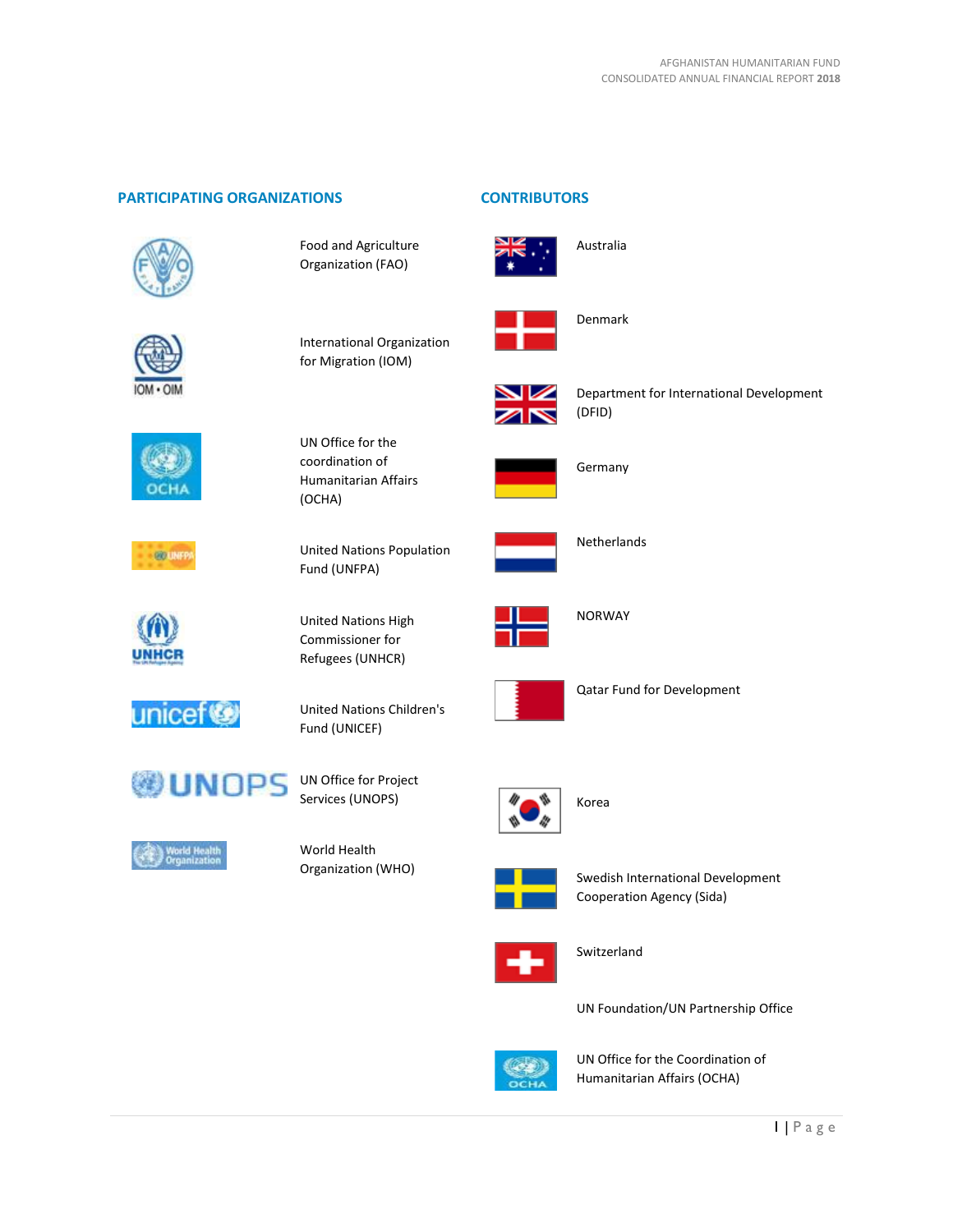### **DEFINITIONS**

#### **Approved Project/Programme**

A project/programme including budget, etc., that is approved by the Humanitarian Coordinator for fund allocation purposes.

#### **Contributor Commitment**

Amount(s) committed by a donor to a Fund in a signed Standard Administrative Arrangement with the UNDP Multi-Partner Trust Fund Office (MPTF Office), in its capacity as the Administrative Agent. A commitment may be paid or pending payment.

#### **Contributor Deposit**

Cash deposit received by the MPTF Office for the Fund from a contributor in accordance with a signed Standard Administrative Arrangement.

#### **Delivery Rate**

The percentage of funds that have been utilized, calculated by comparing expenditures reported by a Participating Organization against the 'net funded amount'.

### **Indirect Support Costs**

A general cost that cannot be directly related to any particular programme or activity of the Participating Organizations. UNDG policy establishes a fixed indirect cost rate of 7% of programmable costs.

### **Managing Agent**

The Participating UN Organization (e.g., UNDP or OCHA) that has signed the MOU and performs an oversight function vis-à-vis NGOs receiving funding. The Managing Agent has the same obligations as any other PUNO signing the MOU, including for reporting.

#### **Net Funded Amount**

Amount transferred to a Participating Organization less any refunds transferred back to the MPTF Office by a Participating Organization.

#### **Participating Organization**

A UN Organization or other inter-governmental Organization that is an implementing partner in a Fund, as represented by signing a Memorandum of Understanding (MOU) with the MPTF Office for a particular Fund.

#### **Project Expenditure**

The sum of expenses and/or expenditure reported by all Participating Organizations for a Fund irrespective of which basis of accounting each Participating Organization follows for donor reporting.

#### **Project Financial Closure**

A project or programme is considered financially closed when all financial obligations of an operationally completed project or programme have been settled, and no further financial charges may be incurred.

#### **Project Operational Closure**

A project or programme is considered operationally closed when all programmatic activities for which Participating Organization(s) received funding have been completed.

### **Project Start Date**

Date of transfer of first instalment from the MPTF Office to the Participating Organization.

### **Total Approved Budget**

This represents the cumulative amount of allocations approved by the Humanitarian Coordinator.

### **US Dollar Amount**

The financial data in the report is recorded in US Dollars and due to rounding off of numbers, the totals may not add up.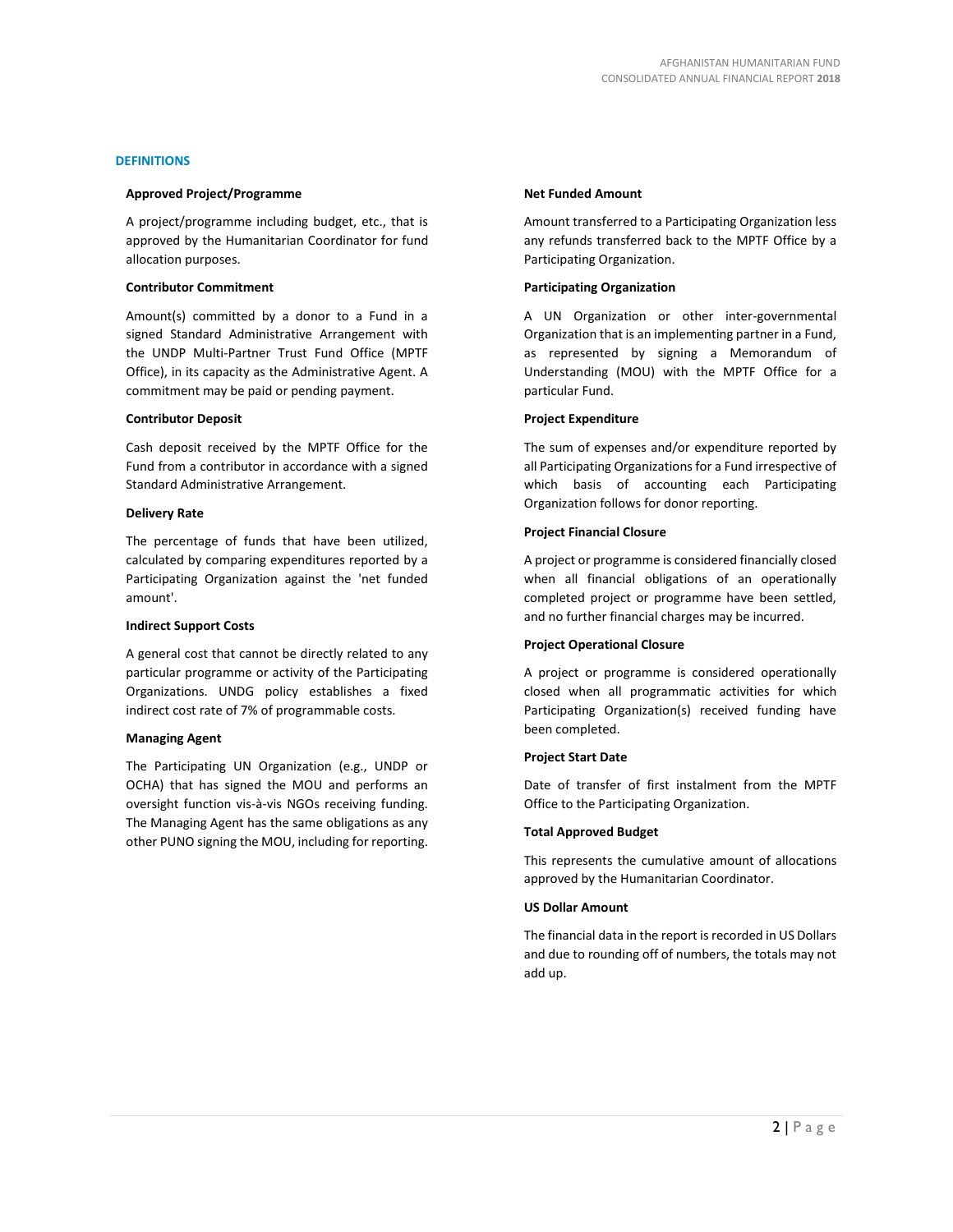# **TABLE OF CONTENTS**

| $\mathbf{1}$ . |                                                  |
|----------------|--------------------------------------------------|
|                |                                                  |
|                |                                                  |
|                |                                                  |
|                | 5. Expenditure and Financial Delivery Rates 9-20 |
|                |                                                  |
|                |                                                  |
|                |                                                  |

## **INTRODUCTION**

This Consolidated Annual Financial Report of the Afghanistan Humanitarian Fund is prepared by the United Nations Development Programme (UNDP) Multi-Partner Trust Fund Office (MPTF Office) in fulfillment of its obligations as Administrative Agent, as per the terms of Reference (TOR), the Memorandum of Understanding (MOU) signed between the UNDP MPTF Office and the Participating Organizations, and the Standard Administrative Arrangement (SAA) signed with contributors.

The MPTF Office, as Administrative Agent, is responsible for concluding an MOU with Participating Organizations and SAAs with contributors. It receives, administers and manages contributions, and disburses these funds to the Participating Organizations. The Administrative Agent prepares and submits annual consolidated financial reports, as well as regular financial statements, for transmission to contributors.

This consolidated financial report covers the period 1 January to 31 December 2018 and provides financial data on progress made in the implementation of projects of the Afghanistan Humanitarian Fund. It is posted on the MPTF Office GATEWAY [\(http://mptf.undp.org/factsheet/fund/HAF10\)](http://mptf.undp.org/factsheet/fund/HAF10).

The financial data in the report is recorded in US Dollars and due to rounding off of numbers, the totals may not add up.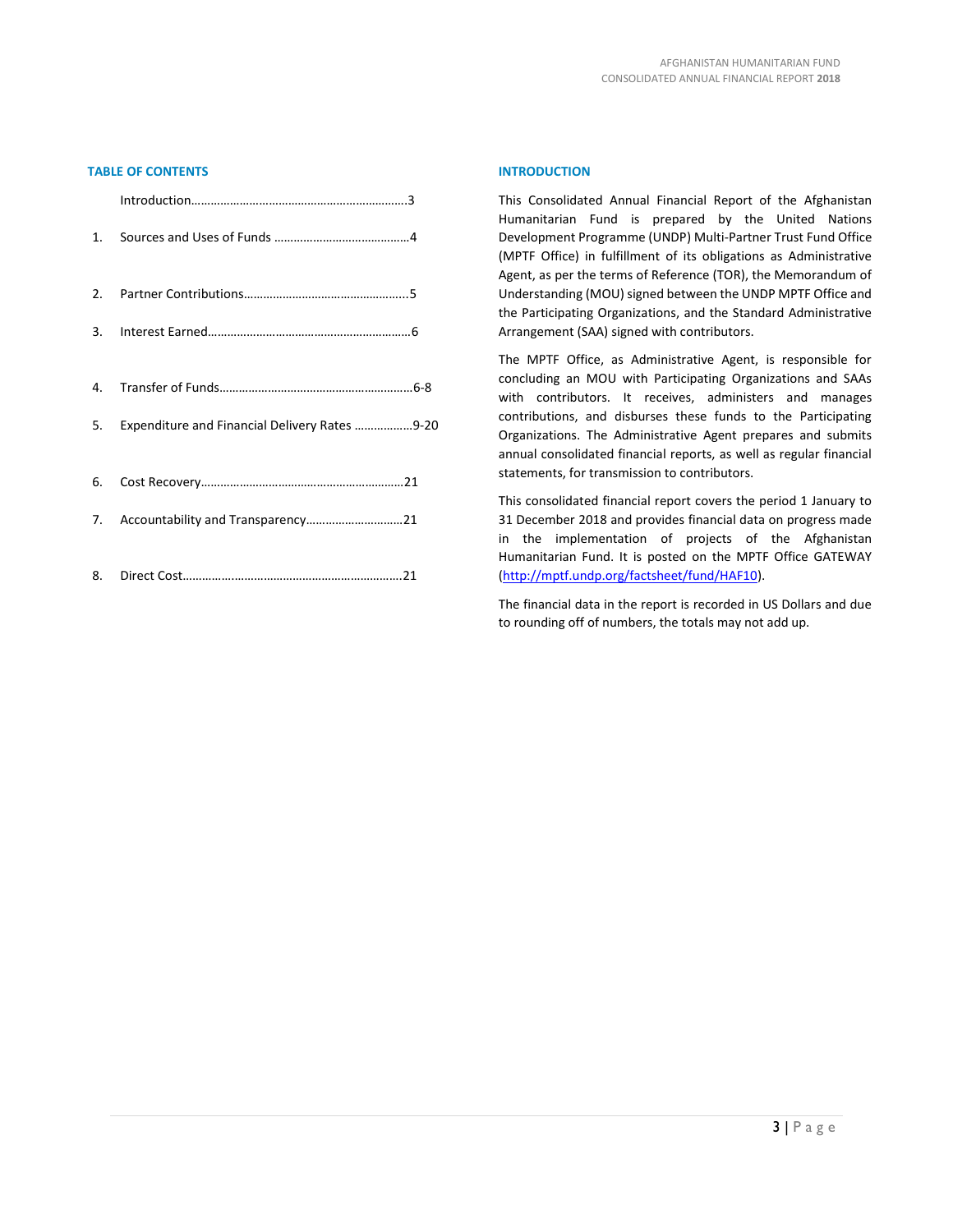#### **2018 FINANCIAL PERFORMANCE**

This chapter presents financial data and analysis of the Afghanistan Humanitarian Fund using the pass-through funding modality as of 31 December 2018. Financial information for this Fund is also available on the MPTF Office GATEWAY, at the following address: [http://mptf.undp.org/factsheet/fund/HAF10.](http://mptf.undp.org/factsheet/fund/HAF10)

#### **1. SOURCES AND USES OF FUNDS**

As of 31 December 2018, 12 contributors deposited US\$ 231,329,068 in contributions and US\$ 751,851 was earned in interest.

The cumulative source of funds was US\$ 232,080,919

Of this amount, US\$ 219,381,567 has been net funded to 9 Participating Organizations, of which US\$ 165,877,426 has been reported as expenditure. The Administrative Agent fee has been charged at the approved rate of 1% on deposits and amounts to US\$ 2,313,291. Table 1 provides an overview of the overall sources, uses, and balance of the Afghanistan Humanitarian Fund as of 31 December 2018.

# **Table 1. Financial Overview, as of 31 December 2018 (in US Dollars)**

|                                                                 | Annual 2017   | Annual 2018  | <b>Cumulative</b> |
|-----------------------------------------------------------------|---------------|--------------|-------------------|
| <b>Sources of Funds</b>                                         |               |              |                   |
| Contributions from donors                                       | 41,594,753    | 45,858,630   | 231,329,068       |
| Fund Earned Interest and Investment Income                      | 292,710       | 245,173      | 751,511           |
| Interest Income received from Participating Organizations       | 340           |              | 340               |
| <b>Total: Sources of Funds</b>                                  | 41,887,802    | 46,103,803   | 232,080,919       |
| <b>Use of Funds</b>                                             |               |              |                   |
| <b>Transfers to Participating Organizations</b>                 | 44,980,297    | 58,330,679   | 213,613,684       |
| Refunds received from Participating Organizations               | (226, 621)    | (433, 353)   | (692, 999)        |
| <b>Net Funded Amount</b>                                        | 44,753,676    | 57,897,326   | 212,920,685       |
| <b>Administrative Agent Fees</b>                                | 415,948       | 458,586      | 2,313,291         |
| Direct Costs: (Steering Committee, Secretariatetc.)             | (1,026,338)   | 1,714,980    | 6,460,882         |
| <b>Bank Charges</b>                                             | 1,370         | 808          | 4,154             |
| <b>Total: Uses of Funds</b>                                     | 44,144,656    | 60,071,701   | 221,699,011       |
| Change in Fund cash balance with Administrative Agent           | (2, 256, 853) | (13,967,898) | 10,381,908        |
| Opening Fund balance (1 January)                                | 26,606,659    | 24,349,806   |                   |
| <b>Closing Fund balance (31 December)</b>                       | 24,349,806    | 10,381,908   | 10,381,908        |
| Net Funded Amount (Includes Direct Cost)                        | 43,727,338    | 59,612,306   | 219,381,567       |
| Participating Organizations' Expenditure (Includes Direct Cost) | 49,027,224    | 59,436,007   | 165,877,426       |
| <b>Balance of Funds with Participating Organizations</b>        |               |              | 53,504,141        |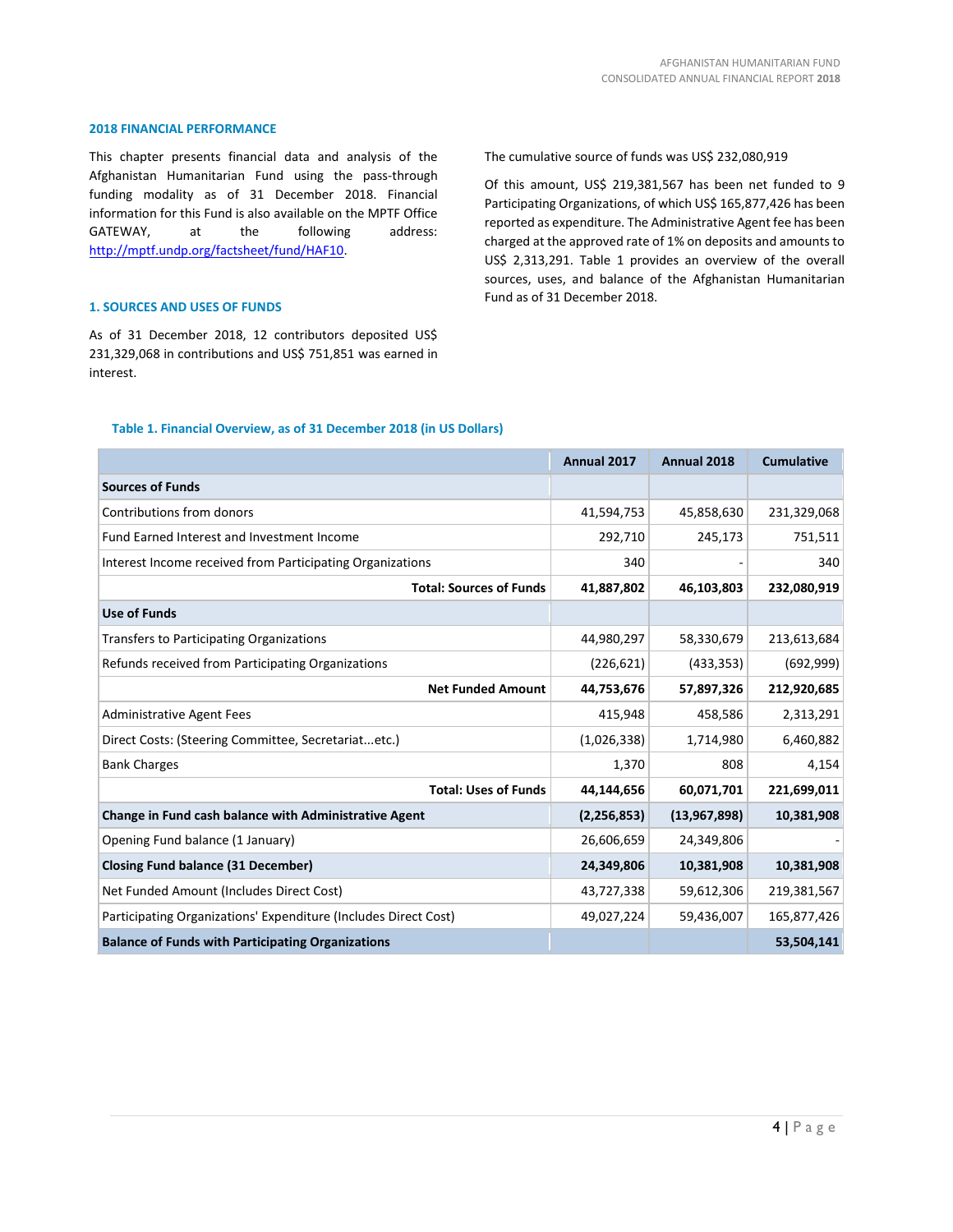## **2. PARTNER CONTRIBUTIONS**

Table 2 provides information on cumulative contributions received from all contributors to this Fund as of 31 December 2018.

The Afghanistan Humanitarian Fund is currently being financed by 12 contributors, as listed in the table below.

The table below includes commitments made up to 31 December 2018 through signed Standard Administrative Agreements, and deposits made through 2018. It does not include commitments that were made to the fund beyond 2018.

# **Table 2. Contributors' Commitments and Deposits, as of 31 December 2018 (in US Dollars)**

| <b>Contributors</b>                          | <b>Total Commitments</b> | <b>Prior Years</b><br>as of 31-Dec-<br>2017 Deposits | <b>Current Year</b><br>Jan-Dec-2018<br><b>Deposits</b> | <b>Total</b><br><b>Deposits</b> |
|----------------------------------------------|--------------------------|------------------------------------------------------|--------------------------------------------------------|---------------------------------|
| <b>AUSTRALIA</b>                             | 19,230,959               | 18,466,659                                           | 764,300                                                | 19,230,959                      |
| <b>DENMARK</b>                               | 10,439,358               | 7,407,355                                            | 3,032,003                                              | 10,439,358                      |
| DEPARTMENT FOR INT'L DEVELOPMENT (DFID)      | 105,824,830              | 81,812,880                                           | 24,011,950                                             | 105,824,830                     |
| <b>GERMANY</b>                               | 10,705,281               | 10,137,175                                           | 568,106                                                | 10,705,281                      |
| <b>NETHERLANDS</b>                           | 6,810,000                | 6,810,000                                            |                                                        | 6,810,000                       |
| <b>NORWAY</b>                                | 10,333,673               | 8,169,822                                            | 2,163,852                                              | 10,333,673                      |
| QATAR FUND FOR DEVELOPMENT                   | 1,000,000                |                                                      | 1,000,000                                              | 1,000,000                       |
| KOREA,                                       | 13,099,513               | 12,099,513                                           | 1,000,000                                              | 13,099,513                      |
| SWEDISH INT'L DEVELOPMENT COOPERATION (SIDA) | 51,075,884               | 38,879,803                                           | 12,196,081                                             | 51,075,884                      |
| SWITZERLAND                                  | 1,720,000                | 600,000                                              | 1,120,000                                              | 1,720,000                       |
| UN Foundation/UN Partnership Office          | 2,339                    |                                                      | 2,339                                                  | 2,339                           |
| <b>UNOCHA</b>                                | 1,087,231                | 1,087,231                                            |                                                        | 1,087,231                       |
| <b>Grand Total</b>                           | 231,329,068              | 185,470,438                                          | 45,858,630                                             | 231,329,068                     |



## **Figure 1: Deposits by contributor, cumulative as of 31 December 2018**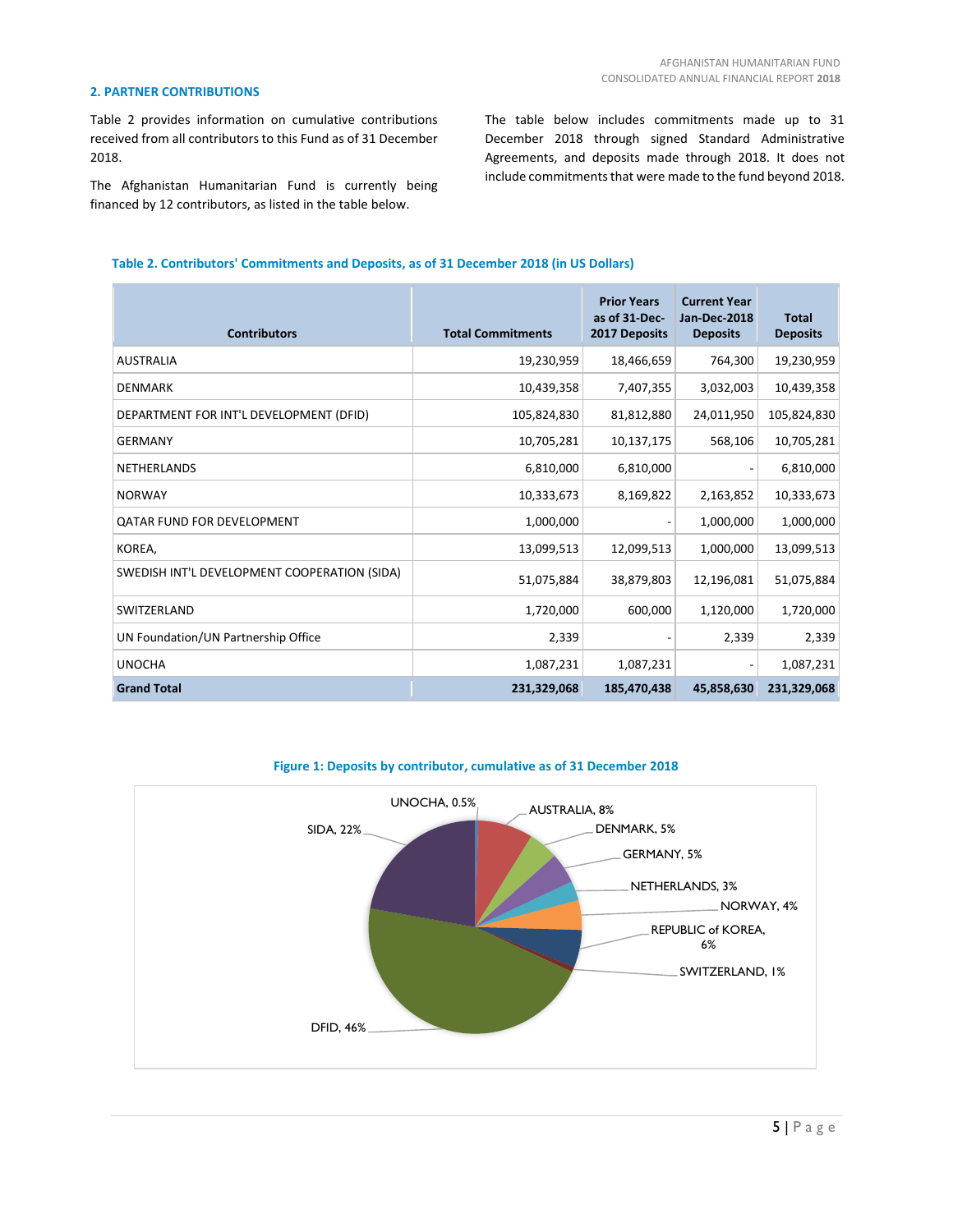## **3. INTEREST EARNED**

Interest income is earned in two ways: 1) on the balance of funds held by the Administrative Agent (Fund earned interest), and 2) on the balance of funds held by the Participating Organizations (Agency earned interest) where their Financial Regulations and Rules allow return of interest to the AA.

As of 31 December 2018, Fund earned interest amounts to US\$ 751,511.

Interest received from Participating Organizations amounts to US\$ 340, bringing the cumulative interest received to US\$ 751,851.

Details are provided in the table below.

## **Table 3. Sources of Interest and Investment Income, as of 31 December 2018 (in US Dollars)**

| <b>Interest Earned</b>                     | <b>Prior Years</b><br>as of 31-Dec-2017 | <b>Current Year</b><br>Jan-Dec-2018 | <b>Total</b> |
|--------------------------------------------|-----------------------------------------|-------------------------------------|--------------|
| <b>Administrative Agent</b>                |                                         |                                     |              |
| Fund Earned Interest and Investment Income | 506,338                                 | 245,173                             | 751,511      |
| <b>Total: Fund Earned Interest</b>         | 506,338                                 | 245,173                             | 751,511      |
| <b>Participating Organization</b>          |                                         |                                     |              |
| <b>FAO</b>                                 | 340                                     |                                     | 340          |
| <b>Total: Agency earned interest</b>       | 340                                     |                                     | 340          |
| <b>Grand Total</b>                         | 506,678                                 | 245,173                             | 751,851      |

#### **4. TRANSFER OF FUNDS**

With the overall aim of improving the timeliness and coherence of the humanitarian response, improving needs assessment and supporting the response as strategized in the Humanitarian Response Plan, upon decision of the Humanitarian Coordinator, transfers of funds were made to projects in 10 clusters of the Afghanistan Humanitarian Fund, namely: Coordination, Food Security, Health, Nutrition, Protection, Shelter and Non-Food Items (NFIs), Multi-Sector, Water, Sanitation and Hygiene (WASH) and Integrated Projects. 9 Participating Organizations have signed the MOU for the Afghanistan Humanitarian Fund since its inception in March 2014.

# **4.1 TRANSFER BY PARTICIPATING ORGANIZATION**

Table 4.1 provides additional information on the refunds received by the MPTF Office, and the net funded amount for each of the Participating Organizations.

In 2018 the Administrative Agent, based on the approval of the Humanitarian Coordinator, transferred US\$ 58,330,679 to 8 Participating Organizations, bringing the total cumulative amount transferred to US\$ 213,613,684 to 9 Participating Organizations (see list below).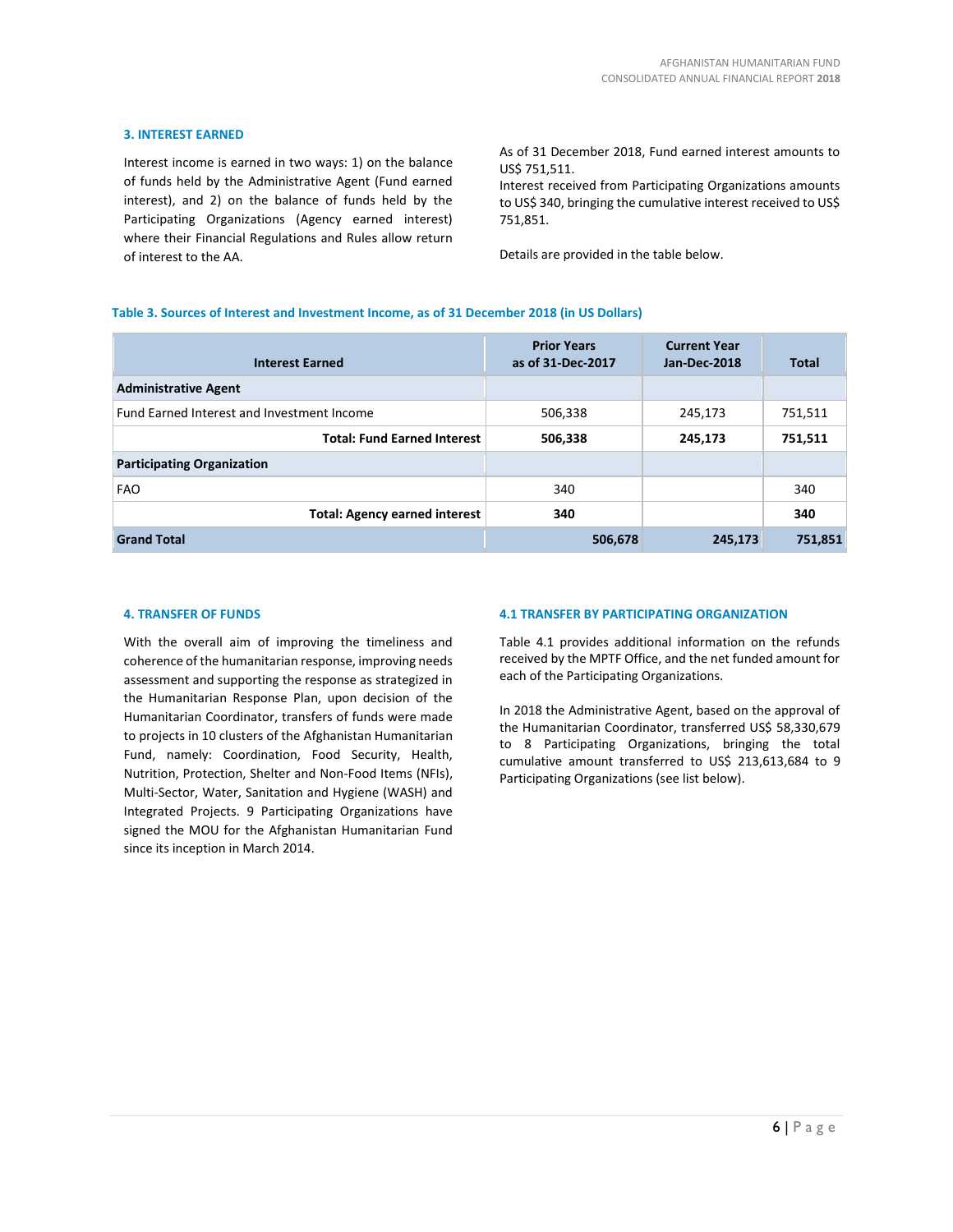|                               |                  | Prior Years as of 31-Dec-2017 |                   |                  | <b>Current Year Jan-Dec-2018</b> |                   |                  | <b>Total</b>   |                   |  |  |
|-------------------------------|------------------|-------------------------------|-------------------|------------------|----------------------------------|-------------------|------------------|----------------|-------------------|--|--|
| Participating<br>Organization | <b>Transfers</b> | <b>Refunds</b>                | <b>Net Funded</b> | <b>Transfers</b> | <b>Refunds</b>                   | <b>Net Funded</b> | <b>Transfers</b> | <b>Refunds</b> | <b>Net Funded</b> |  |  |
| <b>FAO</b>                    | 983,860          | (171, 240)                    | 812,620           | 1,500,000        |                                  | 1,500,000         | 2,483,860        | (171, 240)     | 2,312,620         |  |  |
| <b>IOM</b>                    | 1,449,983        | (25, 440)                     | 1,424,543         | 250,000          |                                  | 250,000           | 1,699,983        | (25,440)       | 1,674,543         |  |  |
| NGO/OCHA                      | 92,672,650       |                               | 92,672,650        | 37,715,746       |                                  | 37,715,746        | 130,388,397      |                | 130,388,397       |  |  |
| <b>UNFPA</b>                  | 780,351          | (5,614)                       | 774,737           |                  |                                  |                   | 780,351          | (5,614)        | 774,737           |  |  |
| <b>UNHCR</b>                  | 2,000,115        |                               | 2,000,115         | 8,758,844        |                                  | 8,758,844         | 10,758,959       |                | 10,758,959        |  |  |
| <b>UNICEF</b>                 | 14,070,206       |                               | 14,070,206        | 3,531,969        | (25, 682)                        | 3,506,287         | 17,602,175       | (25, 682)      | 17,576,493        |  |  |
| <b>UNOPS</b>                  |                  |                               |                   | 1,505,011        |                                  | 1,505,011         | 1,505,011        |                | 1,505,011         |  |  |
| <b>WFP</b>                    | 22,443,944       |                               | 22,443,944        | 3,054,086        | (188, 228)                       | 2,865,858         | 25,498,030       | (188, 228)     | 25,309,802        |  |  |
| <b>WHO</b>                    | 20,881,896       | (57, 351)                     | 20,824,545        | 2,015,023        | (219, 443)                       | 1,795,580         | 22,896,919       | (276, 794)     | 22,620,125        |  |  |
| <b>Grand Total</b>            | 155,283,004      | (259, 645)                    | 155,023,359       | 58,330,679       | (433, 353)                       | 57,897,326        | 213,613,684      | (692, 999)     | 212,920,685       |  |  |

# **Table 4.1 Transfer, Refund, and Net Funded Amount by Participating Organization, as of 31 December 2018 (in US Dollars)**



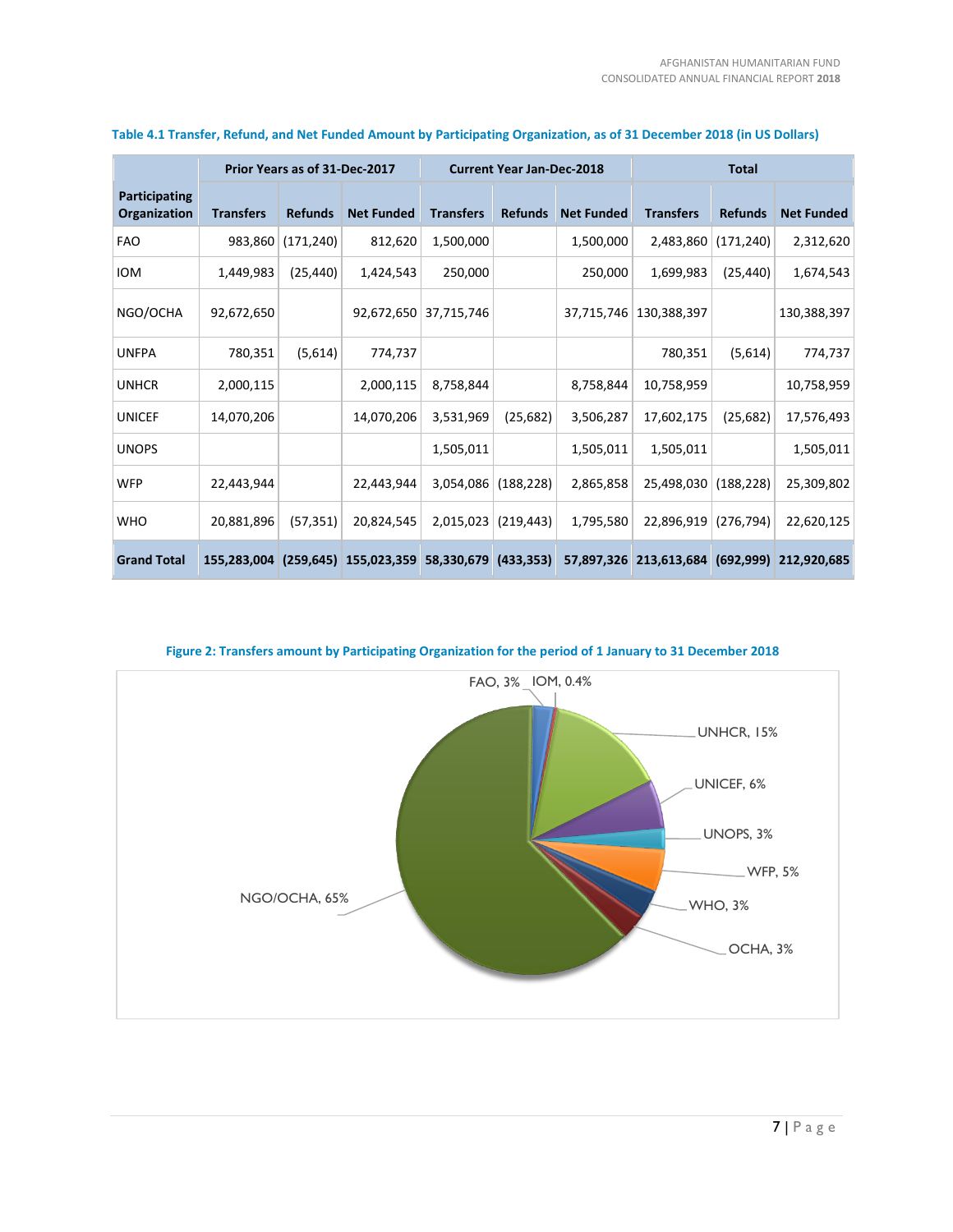## **4.2. TRANSFER BY CLUSTER**

Table 4.2 shows the total Net Funded Amount by Cluster.

The Afghanistan Humanitarian Fund has the following 10 clusters as listed in the table below.

As shown in Figure 3, in 2018, the CLUSTERs receiving the largest share of transfers were: Emergency Shelter and Non-Food (32%), Integrated Projects (23%), and Nutrition (14%).

| Table 4.2 Cumulative net funded amount by Cluster as of 31 December 2018 (in US Dollars) |  |  |  |  |
|------------------------------------------------------------------------------------------|--|--|--|--|
|                                                                                          |  |  |  |  |

| <b>CLUSTERS</b>                           | <b>Cumulative Net Funded Amount</b> |
|-------------------------------------------|-------------------------------------|
| <b>Coordination &amp; Common Services</b> | 7,627,152                           |
| <b>Education in Emergencies</b>           | 1,371,877                           |
| <b>Emergency Shelter and Non-Food</b>     | 30,053,515                          |
| <b>Food Security Agriculture</b>          | 13,225,504                          |
| Health                                    | 39,708,277                          |
| <b>Integrated Projects</b>                | 43,021,647                          |
| Multi-sector                              | 10,395,417                          |
| <b>Nutrition</b>                          | 47,290,641                          |
| Protection                                | 8,962,657                           |
| Water, Sanitation and Hygiene             | 11,263,998                          |
| Total:                                    | 212,920,685                         |



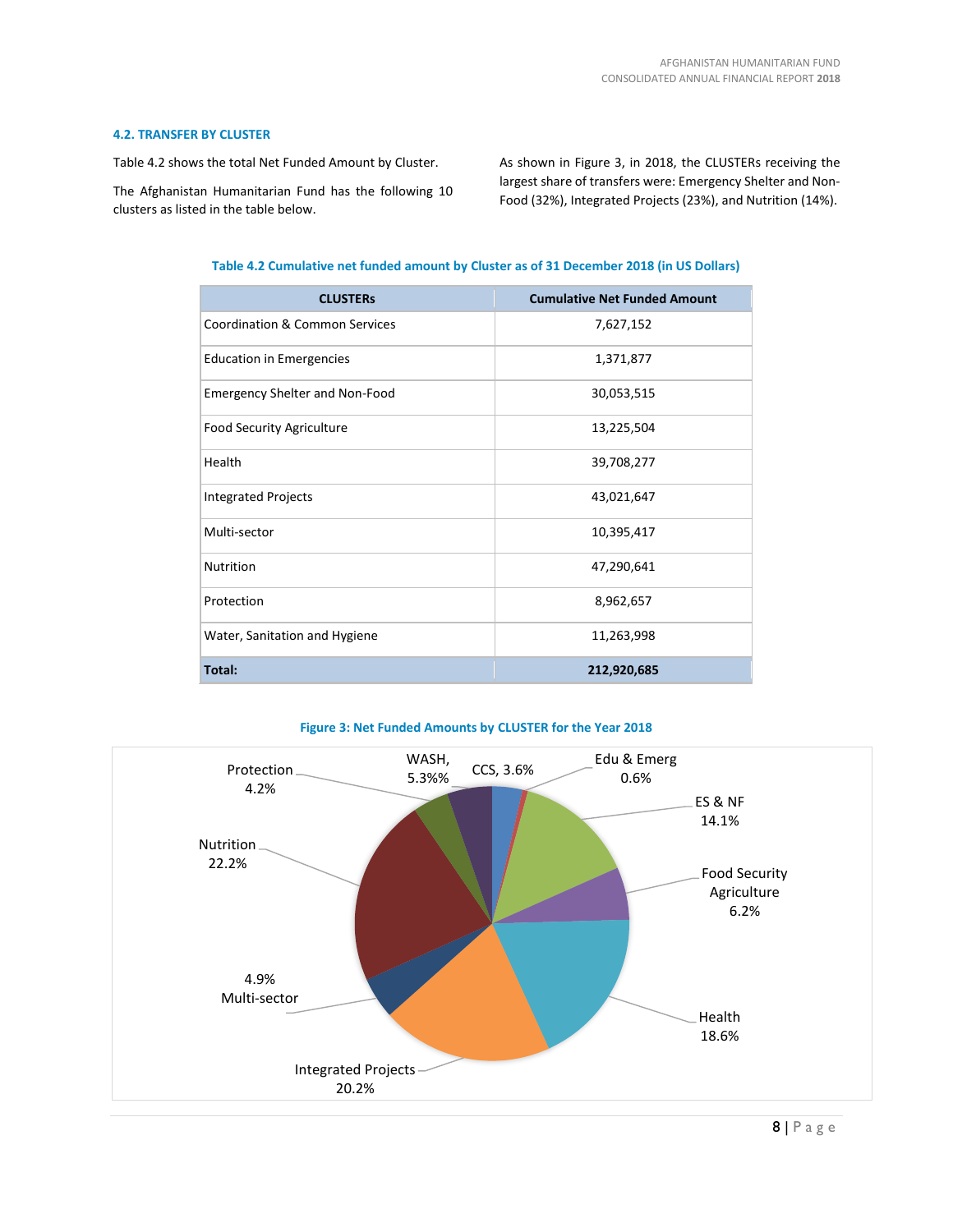## **5. EXPENDITURE AND FINANCIAL DELIVERY RATES**

All final expenditures reported for the year 2018 were submitted by the Headquarters of the Participating Organizations. These were consolidated by the MPTF Office.

Project expenditures are incurred and monitored by each Participating Organization, and are reported as per the agreed upon categories for inter-agency harmonized reporting. The reported expenditures were submitted via the MPTF Office's online expenditure reporting tool. The 2018 expenditure data has been posted on the MPTF Office GATEWAY at [http://mptf.undp.org/factsheet/fund/HAF10.](http://mptf.undp.org/factsheet/fund/HAF10)

# **5.1 EXPENDITURE REPORTED BY PARTICIPATING ORGANIZATION**

In 2018, US\$ 57,897,326 was net funded to Participating Organizations, and US\$ 57,646,312 was reported in expenditure.

As shown in table below, the cumulative net funded amount is US\$ 212,920,685 and cumulative expenditures reported by the Participating Organizations amount to US\$ 159,478,316. This equates to an overall Fund expenditure delivery rate of 75 percent.

For the year 2016, expenditure information has not yet been received from UN OCHA.

# **Table 5.1a Net Funded Amount, Reported Expenditure, and Financial Delivery by Participating Organization, as of 31 December 2018 (in US Dollars)**

|                                   | <b>Current Year Jan-Dec 2018</b> |                    | <b>Total</b>             |                    |                        |
|-----------------------------------|----------------------------------|--------------------|--------------------------|--------------------|------------------------|
| <b>Participating Organization</b> | <b>Net Funded Amount</b>         | <b>Expenditure</b> | <b>Net Funded Amount</b> | <b>Expenditure</b> | <b>Delivery Rate %</b> |
| <b>FAO</b>                        | 1,500,000                        | 744,690            | 2,312,620                | 1,557,310          | 67.34                  |
| <b>IOM</b>                        | 250,000                          | 2,941              | 1,674,543                | 1,427,484          | 85.25                  |
| NGO/OCHA                          | 37,715,746                       | 32,754,269         | 130,388,397              | 81,210,406         | 62.28                  |
| <b>UNFPA</b>                      |                                  | 287,481            | 774,737                  | 774,737            | 100.00                 |
| <b>UNHCR</b>                      | 8,758,844                        | 8,735,319          | 10,758,959               | 10,735,433         | 99.78                  |
| <b>UNICEF</b>                     | 3,506,287                        | 5,625,270          | 17,576,493               | 16,923,861         | 96.29                  |
| <b>UNOPS</b>                      | 1,505,011                        | 1,191,442          | 1,505,011                | 1,191,442          | 79.17                  |
| <b>WFP</b>                        | 2,865,858                        | 2,915,453          | 25,309,802               | 25,126,972         | 99.28                  |
| <b>WHO</b>                        | 1,795,580                        | 5,389,446          | 22,620,125               | 20,530,672         | 90.76                  |
| <b>Total</b>                      | 57,897,326                       | 57,646,312         | 212,920,685              | 159,478,316        | 74.90                  |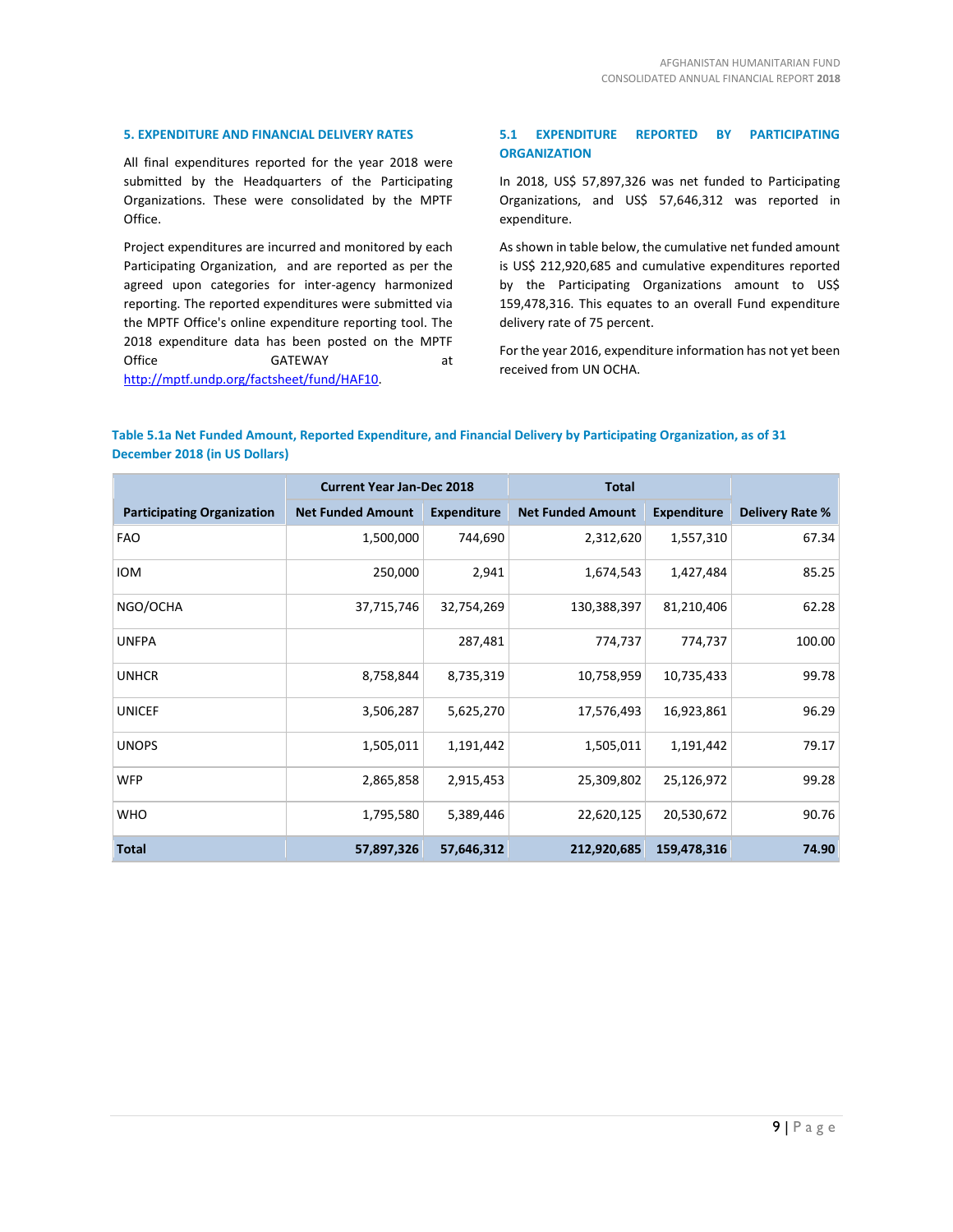|                                           | <b>Current Year Jan-Dec-2018</b> |            | <b>Total</b>                  |             |                 |
|-------------------------------------------|----------------------------------|------------|-------------------------------|-------------|-----------------|
| <b>Country/CLUSTER</b>                    | Net Funded Amount Expenditure    |            | Net Funded Amount Expenditure |             | Delivery Rate % |
| Afghanistan                               |                                  |            |                               |             |                 |
| <b>Coordination &amp; Common Services</b> | 1,247,924                        | 942,794    | 7,627,152                     | 7,318,278   | 95.95           |
| <b>Education in Emergencies</b>           | 1,371,877                        | 1,368,132  | 1,371,877                     | 1,368,132   | 99.73           |
| <b>Emergency Shelter and Non-Food</b>     | 18,802,208                       | 18,160,461 | 30,053,515                    | 19,879,610  | 66.15           |
| <b>Food Security Agriculture</b>          | 6,303,622                        | 5,466,805  | 13,225,504                    | 7,923,080   | 59.91           |
| Health                                    | 4,244,428                        | 5,179,935  | 39,708,277                    | 27,721,945  | 69.81           |
| <b>Integrated Projects</b>                | 13,358,072                       | 12,349,234 | 43,021,647                    | 33,054,756  | 76.83           |
| Multi-sector                              |                                  |            | 10,395,417                    | 8,575,198   | 82.49           |
| <b>Nutrition</b>                          | 8,136,469                        | 10,217,488 | 47,290,641                    | 42,271,178  | 89.39           |
| Protection                                | 1,494,116                        | 1,198,149  | 8,962,657                     | 4,127,878   | 46.06           |
| Water, Sanitation and Hygiene             | 2,938,611                        | 2,763,314  | 11,263,998                    | 7,238,261   | 64.26           |
| <b>Afghanistan Total:</b>                 | 57,897,326                       | 57,646,312 | 212,920,685                   | 159,478,316 | 74.90           |
| <b>Grand Total:</b>                       | 57,897,326                       | 57,646,312 | 212,920,685                   | 159,478,316 | 74.90           |

# **Table 5.1b: Expenditure with breakdown by CLUSTER (in US Dollars)**

# **Figure 4: Cumulative Net Funded Amount and Expenditure with Breakdown by Cluster**



■ Net Funded Amount ■ Expenditures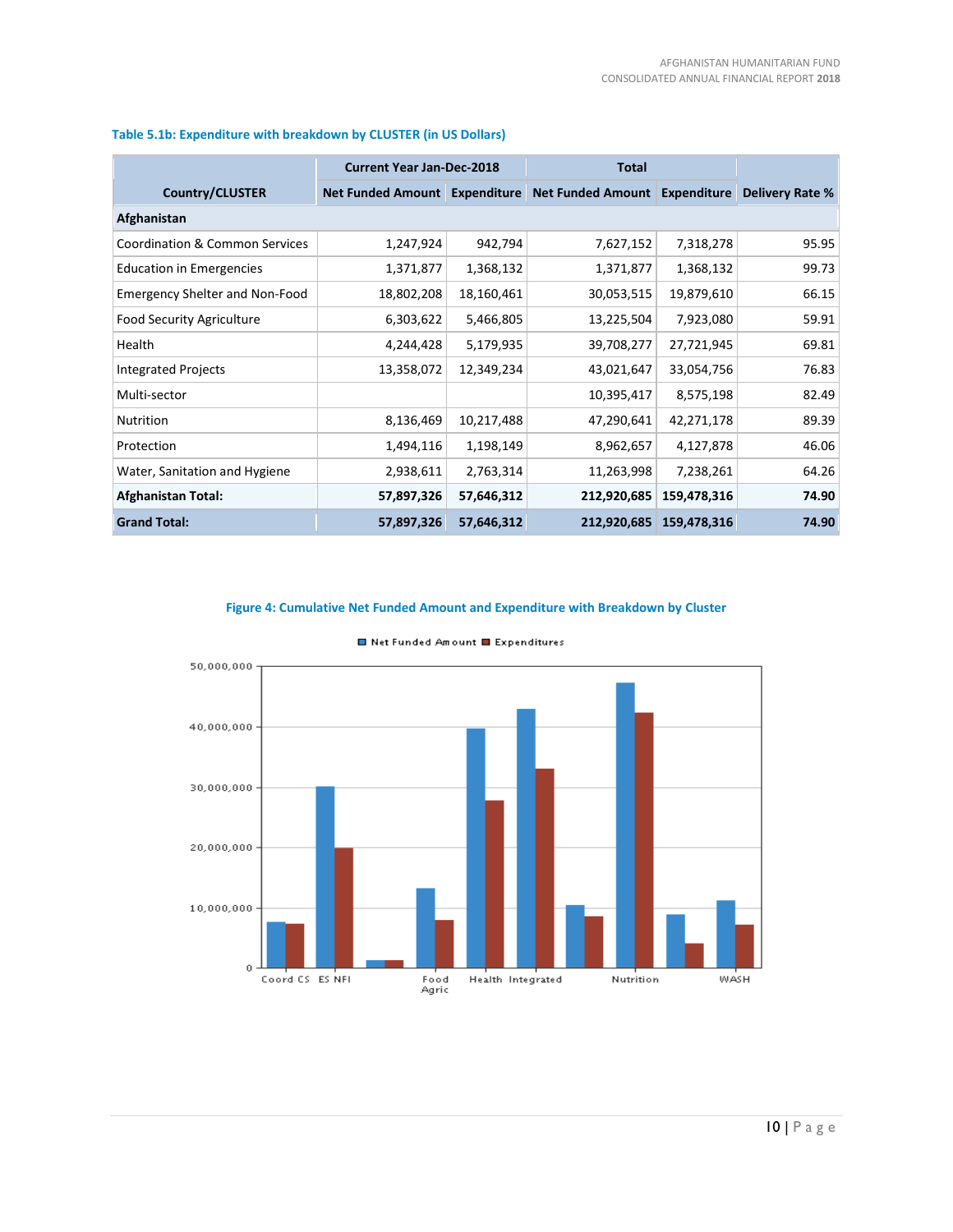# **5.2 EXPENDITURE BY PROJECT**

Table 5.2 displays the net funded amounts, expenditures reported and the financial delivery rates by Participating Organization.

# **Table 5.2 Expenditure by Project within Cluster, as of 31 December 2018 (in US Dollars)**

|          | <b>CLUSTER / Project No.and Project Title</b>    | <b>Participating</b><br>Organization | <b>Project</b><br><b>Status</b> | Total<br><b>Approved</b><br>Amount | <b>Net Funded</b><br><b>Amount</b> | Total<br><b>Expenditure</b> | <b>Delivery</b><br>Rate<br>% |
|----------|--------------------------------------------------|--------------------------------------|---------------------------------|------------------------------------|------------------------------------|-----------------------------|------------------------------|
|          | <b>Coordination &amp; Common Services</b>        |                                      |                                 |                                    |                                    |                             |                              |
| 00107221 | AFG-17/3481/SA2/CCS/INGO/6852                    | NGO/OCHA                             | On Going                        | 589,575                            | 589,575                            | 582,822                     | 98.85                        |
| 00111057 | AFG-18/3481/RA2/CCS/INGO/9487                    | NGO/OCHA                             | On Going                        | 411,091                            | 411,091                            | 407,346                     | 99.09                        |
| 00111544 | AFG-18/3481/RA2/CCS/UN/9472                      | <b>UNOPS</b>                         | On Going                        | 836,832                            | 836,832                            | 538,456                     | 64.34                        |
| 00092186 | CHF AFG Coord. and Comm. Serv.                   | <b>WFP</b>                           | Financially<br>Closed           | 3,000,000                          | 3,000,000                          | 3,000,000                   | 100.00                       |
| 00093431 | <b>CHF AFG Coordination and Commo</b>            | <b>WFP</b>                           | Financially<br>Closed           | 2,746,042                          | 2,746,042                          | 2,746,042                   | 100.00                       |
| 00103676 | AFG-16/3481/RA2/CCS/UN/4432                      | <b>WFP</b>                           | Financially<br>Closed           | 43,611                             | 43,611                             | 43,611                      | 100.00                       |
|          | <b>Coordination &amp; Common Services: Total</b> |                                      |                                 | 7,627,152                          | 7,627,152                          | 7,318,278                   | 95.95                        |

| <b>Education in Emergencies</b> |                                        |              |           |           |           |           |       |  |  |  |  |
|---------------------------------|----------------------------------------|--------------|-----------|-----------|-----------|-----------|-------|--|--|--|--|
|                                 | 00109072 AFG-18/3481/SA1/EIE/INGO/7706 | NGO/OCHA     | On Going  | 1,371,877 | 1,371,877 | 1,368,132 | 99.73 |  |  |  |  |
|                                 | <b>Education in Emergencies: Total</b> |              | 1,371,877 | 1,371,877 | 1,368,132 | 99.73     |       |  |  |  |  |
|                                 |                                        |              |           |           |           |           |       |  |  |  |  |
|                                 | <b>Emergency Shelter and Non-Food</b>  |              |           |           |           |           |       |  |  |  |  |
| 00101387                        | AFG-16/3481/SA1/ESNFI/INGO/492         | NGO/OCHA     | On Going  | 249,800   | 249,800   |           | 0     |  |  |  |  |
| 00102429                        | AFG-16/SA2/ESNFI/INGO/3420             | NGO/OCHA     | On Going  | 516,408   | 516,408   |           | 0     |  |  |  |  |
| 00109077                        | AFG-18/3481/SA1/ESNFI/7703             | NGO/OCHA     | On Going  | 411,078   | 411,078   | 400,937   | 97.53 |  |  |  |  |
| 00112321                        | AFG-18/3481/RA3/ESNFI/INGO/104         | NGO/OCHA     | On Going  | 904,268   | 904,268   | 900,523   | 99.59 |  |  |  |  |
| 00112322                        | AFG-18/3481/RA3/ESNFI/INGO/104         | NGO/OCHA     | On Going  | 687,345   | 687,345   | 683,600   | 99.46 |  |  |  |  |
| 00112335                        | AFG-18/3481/RA3/ESNFI/INGO/104         | NGO/OCHA     | On Going  | 961,723   | 961,723   | 957,978   | 99.61 |  |  |  |  |
| 00112336                        | AFG-18/3481/RA3/ESNFI/NGO/1048         | NGO/OCHA     | On Going  | 513,091   | 513,091   | 509,346   | 99.27 |  |  |  |  |
| 00113183                        | AFG-18/3481/RAS/ESNF1/UN/11282         | <b>UNHCR</b> | On Going  | 8,758,844 | 8,758,844 | 8,735,319 | 99.73 |  |  |  |  |
| 00113206                        | AFG18-3481/RAS/ESNFI/NGO/11273         | NGO/OCHA     | On Going  | 528,738   | 528,738   | 524,993   | 99.29 |  |  |  |  |
| 00113207                        | AFG18-3481/RAS/PSNFI/NGO/11279         | NGO/OCHA     | On Going  | 978,826   | 978,826   | 975,081   | 99.62 |  |  |  |  |
| 00113208                        | AFG18/3481/RAS/ESNFI/NGO/11292         | NGO/OCHA     | On Going  | 1,383,705 | 1,383,705 | 1,379,960 | 99.73 |  |  |  |  |
| 00113339                        | AFG-18/3481/RA5/ESNFI/11271            | NGO/OCHA     | On Going  | 318,535   | 318,535   | 314,790   | 98.82 |  |  |  |  |
| 00113340                        | AFG-18/3481/RA5/ESNFI/11276            | NGO/OCHA     | On Going  | 434,629   | 434,629   | 430,884   | 99.14 |  |  |  |  |
| 00113341                        | AFG-18/3481/RA5/ESNFI/11277            | NGO/OCHA     | On Going  | 515,285   | 515,285   | 511,540   | 99.27 |  |  |  |  |
| 00113342                        | AFG-18/3481/RA5/ESNFI/11278            | NGO/OCHA     | On Going  | 324,902   | 324,902   | 321,157   | 98.85 |  |  |  |  |
| 00113343                        | AFG-18/3481/RA5/ESNFI/11280            | NGO/OCHA     | On Going  | 244,247   | 244,247   | 240,502   | 98.47 |  |  |  |  |
| 00113344                        | AFG-18/3481/RA5/ESNFI/11284            | NGO/OCHA     | On Going  | 494,921   | 494,921   | 491,176   | 99.24 |  |  |  |  |

11 | P a g e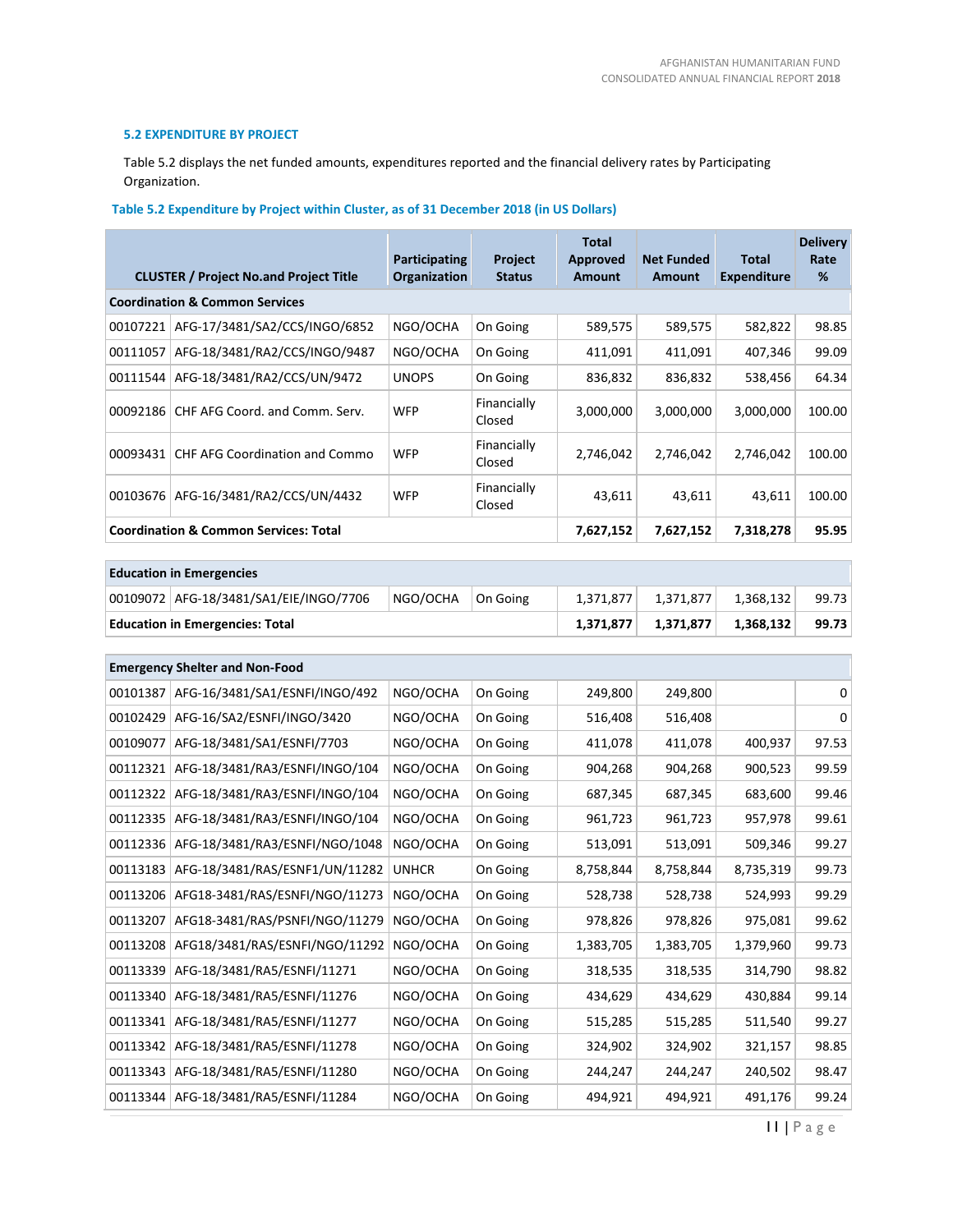|          | 00113492 AFG-18/3481/RA5/ESNFI/UN/11275      | <b>IOM</b> | On Going                | 250,000    | 250,000    | 2,941      | 1.18  |
|----------|----------------------------------------------|------------|-------------------------|------------|------------|------------|-------|
|          | 00092826 CHF AFG ES and Non-Food Items/      | NGO/OCHA   | Operationally<br>Closed | 731,465    | 731,465    | 703,364    | 96.16 |
| 00096969 | CHF AFG ES and Non-Food Items/               | NGO/OCHA   | Operationally<br>Closed | 1,548,220  | 1,548,220  |            | 0     |
|          | 00097196 CHF AFG ES and Non-Food Items/      | NGO/OCHA   | Operationally<br>Closed | 2,933,308  | 2,933,308  |            | 0     |
|          | 00102093 AFG-16/3481/AFG/ESNFI/NGO/3833      | NGO/OCHA   | Operationally<br>Closed | 906,144    | 906,144    |            | 0     |
| 00102094 | AFG-16/3481/AFG/ESNFI/INGO/385               | NGO/OCHA   | Operationally<br>Closed | 792,841    | 792,841    |            | 0     |
|          | 00102428 AFG-16/SA2/ESNFI/INGO/3266          | NGO/OCHA   | Operationally<br>Closed | 813,982    | 813,982    |            | 0     |
|          | 00102430 AFG-16/SA2/ESNFI/INGO/3504          | NGO/OCHA   | Operationally<br>Closed | 213,207    | 213,207    |            | 0     |
|          | 00102431 AFG-16/SA2/ESNFI/INGO/3535          | NGO/OCHA   | Operationally<br>Closed | 411,958    | 411,958    |            | 0     |
|          | 00102432 AFG-16/3481/SA2/H/INGO/3658         | NGO/OCHA   | Operationally<br>Closed | 268,605    | 268,605    |            | 0     |
|          | 00102433 AFG-16/SA2/ESNFI/INGO/3259          | NGO/OCHA   | Operationally<br>Closed | 765,610    | 765,610    |            | 0     |
|          | 00105428 AFG-17/3481/1SA/APC-ESNFI/5015      | NGO/OCHA   | Operationally<br>Closed | 293,848    | 293,848    | 270,175    | 91.94 |
| 00105429 | AFG-17/3481/1SA/ESNFI/5024                   | NGO/OCHA   | Operationally<br>Closed | 431,595    | 431,595    | 223,000    | 51.67 |
|          | 00105430 AFG-17/3481/1SA/ESNFI/5075          | NGO/OCHA   | Operationally<br>Closed | 374,315    | 374,315    | 251,358    | 67.15 |
| 00109074 | AFG-18/3481/SA1/ESNFI/NGO/7669               | NGO/OCHA   | Operationally<br>Closed | 425,184    | 425,184    | 421,439    | 99.12 |
|          | 00109075 AFG-18/3481/SA1/ESNFI/7690          | NGO/OCHA   | Operationally<br>Closed | 306,600    | 306,600    | 287,790    | 93.86 |
|          | 00109076 AFG-18/3481/SA1/ESNFI/7693          | NGO/OCHA   | Operationally<br>Closed | 360,287    | 360,287    | 341,758    | 94.86 |
|          | <b>Emergency Shelter and Non-Food: Total</b> |            |                         | 30,053,515 | 30,053,515 | 19,879,610 | 66.15 |

|          | <b>Food Security Agriculture</b> |          |          |           |           |           |                |
|----------|----------------------------------|----------|----------|-----------|-----------|-----------|----------------|
| 00102436 | AFG-16/3481/SA2/FSAC/INGO/3357   | NGO/OCHA | On Going | 209,027   | 209,027   |           | 0 <sup>1</sup> |
| 00112129 | AFG-18/3481/SA2/FSAC/INGO/9723   | NGO/OCHA | On Going | 1,302,577 | 1,302,577 | 1,298,832 | 99.71          |
| 00112130 | AFG-18/3481/SA2/FSAC/INGO/9739   | NGO/OCHA | On Going | 380,080   | 380,080   | 376,335   | 99.01          |
| 00112131 | AFG-18/3481/SA2/FSAC/INGO/9744   | NGO/OCHA | On Going | 1,009,703 | 1,009,703 | 1,005,958 | 99.63          |
| 00112344 | AFG-18/3481/SA2/FSAC/INGO/9751   | NGO/OCHA | On Going | 575,485   | 575,485   | 571,740   | 99.35          |
| 00112849 | AFG-18/3481/RA4/FSAC/10790       | NGO/OCHA | On Going | 717,078   | 717,078   | 713,333   | 99.48          |
| 00112850 | AFG-18/3481/RA4/FSAC/10805       | NGO/OCHA | On Going | 818,698   | 818,698   | 814,953   | 99.54          |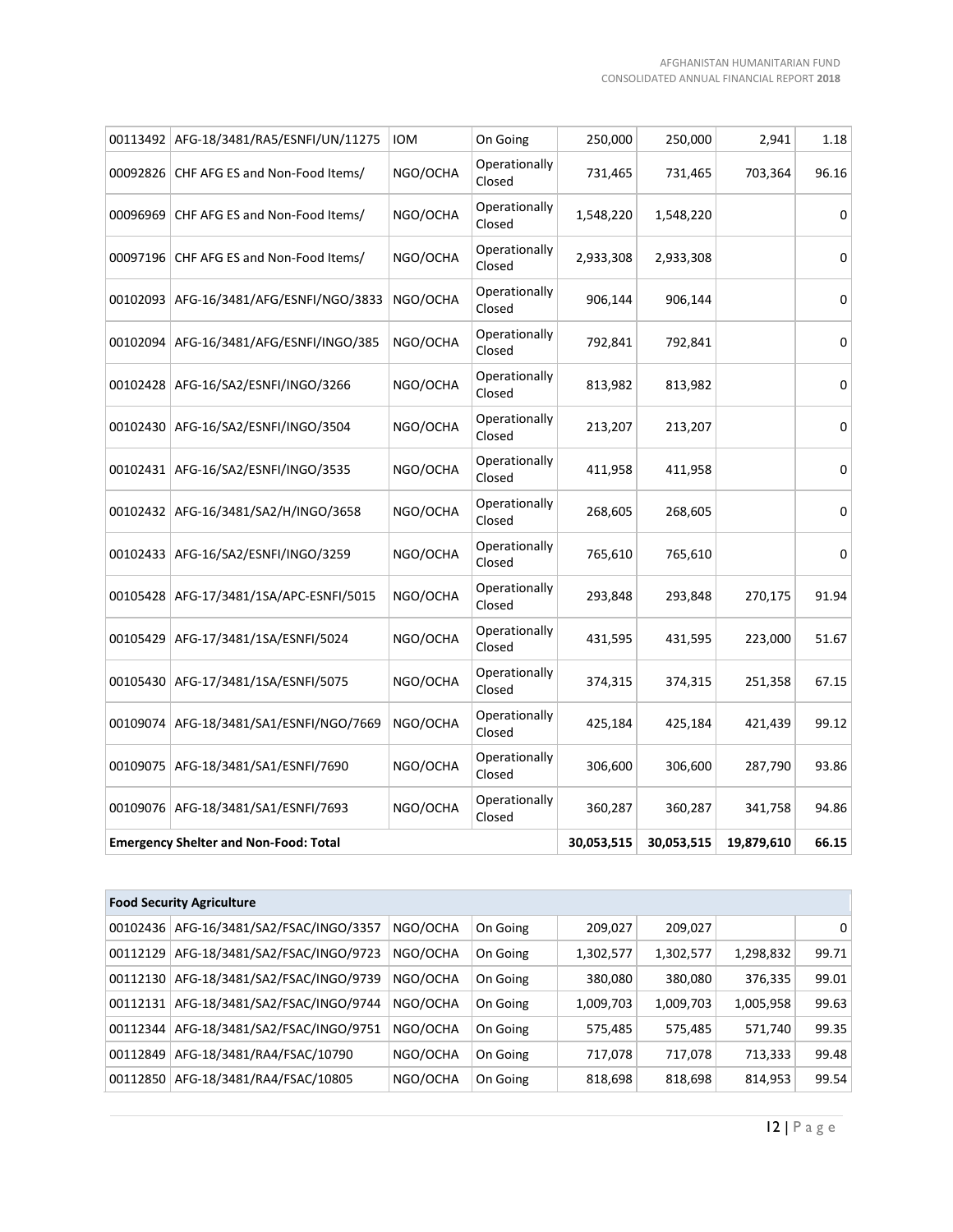| 00113071 | AFG-18/3481/RA4/FSAC/UN/10816           | <b>FAO</b> | On Going                | 1,500,000  | 1,500,000  | 744,690   | 49.65  |
|----------|-----------------------------------------|------------|-------------------------|------------|------------|-----------|--------|
| 00096970 | CHF AFG FS and Agriculture/201          | NGO/OCHA   | Operationally<br>Closed | 1,797,877  | 1,797,877  | 291,414   | 16.21  |
| 00102095 | AFG-16/3481/AFG/FSAC/INGO/3812          | NGO/OCHA   | Operationally<br>Closed | 369,992    | 369,992    |           | 0      |
| 00102096 | AFG-16/3481/AFG/FSAC/NGO/3839           | NGO/OCHA   | Operationally<br>Closed | 630,219    | 630,219    |           | 0      |
| 00102434 | AFG-16/3481/SA2/FSAC/INGO/3267          | NGO/OCHA   | Operationally<br>Closed | 262,664    | 262,664    |           | 0      |
| 00102435 | AFG-16/3481/SA2/FSAC/INGO/3347          | NGO/OCHA   | Operationally<br>Closed | 628,757    | 628,757    |           | 0      |
| 00102437 | AFG-16/3481/SA2/FSAC/INGO/3421          | NGO/OCHA   | Operationally<br>Closed | 396,511    | 396,511    | (24, 974) | (6.30) |
|          | 00102438 AFG-16/3481/SA2/FSAC/INGO/3662 | NGO/OCHA   | Operationally<br>Closed | 384,310    | 384,310    | (18, 112) | (4.71) |
|          | 00105432 AFG-17/3481/1SA/FSAC/INGO/5031 | NGO/OCHA   | Operationally<br>Closed | 514,112    | 514,112    | 479,309   | 93.23  |
| 00105433 | AFG-17/3481/1SA/FSAC/INGO/5172          | NGO/OCHA   | Operationally<br>Closed | 504,572    | 504,572    | 467,831   | 92.72  |
| 00108190 | AFG-17/3481/RA4/FSAC/INGO/7611          | NGO/OCHA   | Operationally<br>Closed | 411,222    | 411,222    | 389,151   | 94.63  |
| 00102644 | AFG-16/3481/SA2/FSAC/UN/3425            | <b>FAO</b> | Financially<br>Closed   | 983,860    | 812,620    | 812,620   | 100.00 |
|          | <b>Food Security Agriculture: Total</b> |            |                         | 13,396,744 | 13,225,504 | 7,923,080 | 59.91  |

| Health   |                                           |              |                         |           |           |           |        |
|----------|-------------------------------------------|--------------|-------------------------|-----------|-----------|-----------|--------|
| 00095146 | CHF AFG HEALTH/2015-1/OCHA-<br><b>NGO</b> | NGO/OCHA     | On Going                | 5,749,240 | 5,749,240 | 1,897,489 | 33.00  |
| 00105780 | AFG-17/3481/1SA/H/NGO/4966                | NGO/OCHA     | On Going                | 475,835   | 475,835   | 472,090   | 99.21  |
| 00105817 | AFG-17/3481/1SA/H/UN/4987                 | <b>UNFPA</b> | On Going                | 384,761   | 384,761   | 384,761   | 100.00 |
| 00108191 | AFG-17/3481/RA4/H/INGO/7609               | NGO/OCHA     | On Going                | 391,666   | 391,666   | 379,450   | 96.88  |
| 00109055 | AFG-18/3481/SA1/H/UN/7678                 | <b>WHO</b>   | On Going                | 830,619   | 830,619   | 522,685   | 62.93  |
| 00109079 | AFG-18/3481/SA1/H/INGO/7685               | NGO/OCHA     | On Going                | 924,981   | 924,981   | 921,236   | 99.60  |
| 00112337 | AFG-18/3481/RA3/H/INGO/10482              | NGO/OCHA     | On Going                | 232,951   | 232,951   | 229,206   | 98.39  |
| 00112338 | AFG-18/3481/RA3/H/NGO/10486               | NGO/OCHA     | On Going                | 241,867   | 241,867   | 238,122   | 98.45  |
| 00112339 | AFG-18/3481/RA3/H/NGO/10487               | NGO/OCHA     | On Going                | 212,105   | 212,105   | 208,360   | 98.23  |
| 00112340 | AFG-18/3481/RA3/H/INGO/10491              | NGO/OCHA     | On Going                | 261,597   | 261,597   | 257,852   | 98.57  |
| 00112341 | AFG-18/3481/RA3/H/INGO/10492              | NGO/OCHA     | On Going                | 267,462   | 267,462   | 263,717   | 98.60  |
| 00112342 | AFG-18/3481/RA3/H/INGO/10495              | NGO/OCHA     | On Going                | 267,095   | 267,095   | 263,350   | 98.60  |
| 00112398 | AFG-18/3481/RA3/H/UN/10498                | <b>WHO</b>   | On Going                | 1,184,404 | 1,184,404 | 416,931   | 35.20  |
| 00090665 | CHF AFG HEALTH/2014-1/OCHA-<br><b>NGO</b> | NGO/OCHA     | Operationally<br>Closed | 4,853,006 | 4,853,006 | 4,684,472 | 96.53  |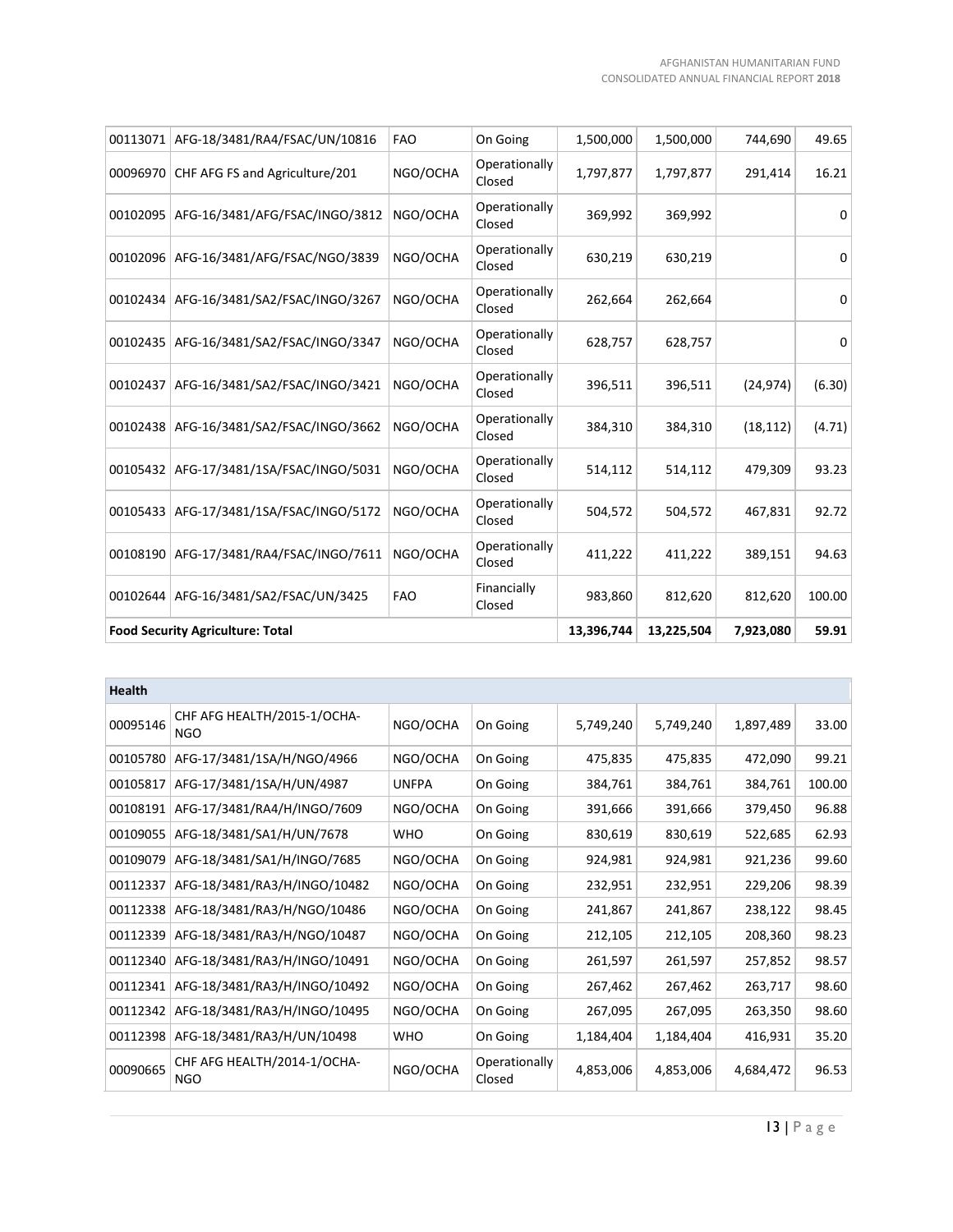|          | 00101388 AFG-16/3481/SA1/H/INGO/481     | NGO/OCHA     | Operationally<br>Closed | 382,657   | 382,657   |           | 0       |
|----------|-----------------------------------------|--------------|-------------------------|-----------|-----------|-----------|---------|
| 00101389 | AFG-16/3481/SA1/H/INGO/485              | NGO/OCHA     | Operationally<br>Closed | 1,402,328 | 1,402,328 |           | 0       |
|          | 00101390 AFG-16/3481/SA1/H/NGO/488      | NGO/OCHA     | Operationally<br>Closed | 304,285   | 304,285   |           | 0       |
|          | 00101391   AFG-16/3481/SA1/H/UN/482     | <b>WHO</b>   | Operationally<br>Closed | 3,153,925 | 3,076,828 | 3,080,423 | 100.12  |
|          | 00101392 AFG-16/3481/SA1/H/NGO/502      | NGO/OCHA     | Operationally<br>Closed | 478,179   | 478,179   |           | 0       |
|          | 00101393 AFG-16/3481/SA1/H/INGO/505     | NGO/OCHA     | Operationally<br>Closed | 637,351   | 637,351   |           | 0       |
|          | 00101394 AFG-16/3481/SA1/H/NGO/506      | NGO/OCHA     | Operationally<br>Closed | 593,126   | 593,126   |           | 0       |
| 00101395 | AFG-16/3481/SA1/H/NGO/509               | NGO/OCHA     | Operationally<br>Closed | 437,460   | 437,460   |           | 0       |
|          | 00101396 AFG-16/3481/SA1/H/INGO/515     | NGO/OCHA     | Operationally<br>Closed | 556,227   | 556,227   |           | 0       |
| 00101397 | AFG-16/3481/SA1/H/NGO/518               | NGO/OCHA     | Operationally<br>Closed | 222,309   | 222,309   |           | 0       |
| 00102439 | AFG-16/3481/SA2/H/NGO/3285              | NGO/OCHA     | Operationally<br>Closed | 476,171   | 476,171   |           | 0       |
| 00102440 | AFG-16/3481/SA2/H/INGO/3327             | NGO/OCHA     | Operationally<br>Closed | 496,002   | 496,002   | 0         | 0       |
| 00102441 | AFG-16/3481/SA2/H/NGO/3423              | NGO/OCHA     | Operationally<br>Closed | 267,259   | 267,259   | (39, 656) | (14.84) |
| 00102442 | AFG-16/3481/SA2/H/INGO/3448             | NGO/OCHA     | Operationally<br>Closed | 378,009   | 378,009   |           | 0       |
| 00105781 | AFG-17/3481/1SA/H/INGO/5000             | NGO/OCHA     | Operationally<br>Closed | 257,079   | 257,079   | 257,053   | 99.99   |
| 00105782 | AFG-17/3481/1SA/H/INGO/5005             | NGO/OCHA     | Operationally<br>Closed | 1,211,617 | 1,211,617 | 1,207,872 | 99.69   |
|          | 00105783 AFG-17/3481/1SA/H/INGO/5022    | NGO/OCHA     | Operationally<br>Closed | 492,717   | 492,717   | 451,342   | 91.60   |
|          | 00105818 AFG-17/3481/1SA/H/UN/5183      | <b>WHO</b>   | Operationally<br>Closed | 2,293,570 | 2,293,570 | 2,157,682 | 94.08   |
|          | 00107062 AFG-17/3481/RA2/H/UN/6886      | <b>WHO</b>   | Operationally<br>Closed | 46,898    | 45,966    | 45,966    | 100.00  |
|          | 00090667 CHF AFG HEALTH/2014-1/UN Agenc | <b>UNFPA</b> | Financially<br>Closed   | 395,590   | 389,976   | 389,976   | 100.00  |
| 00090667 | CHF AFG HEALTH/2014-1/UN Agenc          | <b>WHO</b>   | Financially<br>Closed   | 3,879,903 | 3,877,933 | 3,877,926 | 100.00  |
| 00095147 | CHF AFG HEALTH/2015-1/UN Agenc          | <b>WHO</b>   | Financially<br>Closed   | 2,829,647 | 2,775,310 | 2,775,310 | 100.00  |
|          | 00102645 AFG-16/3481/SA2/H/UN/3412      | <b>WHO</b>   | Financially<br>Closed   | 2,482,550 | 2,378,330 | 2,378,330 | 100.00  |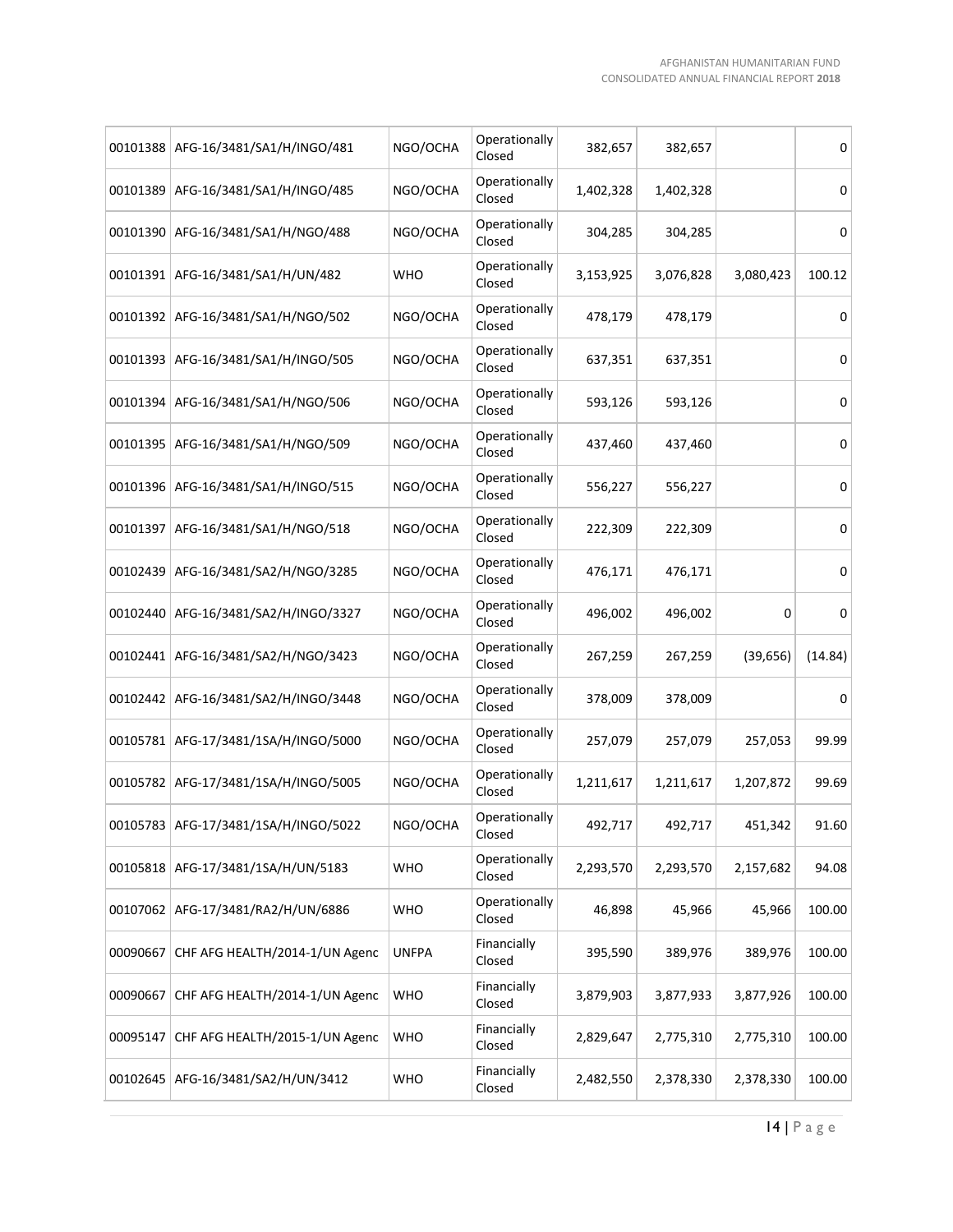| Health: Total | 39.952.447 | 39.708.277 | 27.721.945 | 69.81 |
|---------------|------------|------------|------------|-------|
|               |            |            |            |       |

| <b>Integrated Projects</b> |                                    |            |                         |           |           |           |         |
|----------------------------|------------------------------------|------------|-------------------------|-----------|-----------|-----------|---------|
| 00101464                   | AFG-16/3481/SA1/FSAC-ESNFI/531     | NGO/OCHA   | On Going                | 726,442   | 726,442   |           | 0       |
| 00105434                   | AFG-17/FSAC-ESNFI-WASH-N/5032      | NGO/OCHA   | On Going                | 658,590   | 658,590   | 607,873   | 92.30   |
| 00107222                   | AFG-17/SA2/FSAC-WASH-APC/6784      | NGO/OCHA   | On Going                | 1,192,644 | 1,192,644 | 1,165,358 | 97.71   |
| 00107225                   | AFG-17/SA2/H-WASH-APC/6787         | NGO/OCHA   | On Going                | 861,543   | 861,543   | 806,591   | 93.62   |
| 00107226                   | AFG-17/SA2/H-FSAC-APC-/6861        | NGO/OCHA   | On Going                | 1,001,817 | 1,001,817 | 887,083   | 88.55   |
| 00107227                   | AFG-17/SA2/H-N-APC/NGO/6764        | NGO/OCHA   | On Going                | 718,278   | 718,278   | 714,533   | 99.48   |
| 00107229                   | AFG-17/3481/SA2/H-N-APC/6860       | NGO/OCHA   | On Going                | 739,393   | 739,393   | 685,828   | 92.76   |
| 00107231                   | AFG-17/SA2/H-N-WASH-/6829          | <b>WHO</b> | On Going                | 4,376,622 | 4,376,622 | 3,494,875 | 79.85   |
| 00107232                   | AFG-17/3481/SA2/H-APC-N/6792       | NGO/OCHA   | On Going                | 880,716   | 880,716   | 876,971   | 99.57   |
| 00107233                   | AFG-17/SA2/N-APC-FSAC-/6749        | NGO/OCHA   | On Going                | 1,653,999 | 1,653,999 | 1,650,072 | 99.76   |
| 00107236                   | AFG-17/SA2/APC-FSAC-WASH/6739      | NGO/OCHA   | On Going                | 1,509,059 | 1,509,059 | 1,505,314 | 99.75   |
| 00107239                   | AFG-17/SA2/WASH-N-APC/6849         | NGO/OCHA   | On Going                | 700,052   | 700,052   | 696,307   | 99.47   |
| 00109073                   | AFG-18/3481/SA1/EIE-CPiE/7670      | NGO/OCHA   | On Going                | 744,151   | 744,151   | 740,406   | 99.50   |
| 00109080                   | AFG-18/SA1/H-N-GBVCPiE/7691        | NGO/OCHA   | On Going                | 449,371   | 449,371   | 445,626   | 99.17   |
| 00109081                   | AFG-18/3481/SA1/H-WASH/7671        | NGO/OCHA   | On Going                | 637,016   | 637,016   | 633,271   | 99.41   |
| 00109082                   | AFG-18/3481/SA1/H-N/NGO/7702       | NGO/OCHA   | On Going                | 489,926   | 489,926   | 486,181   | 99.24   |
| 00109083                   | AFG-18/3481/SA1/H-APC/7705         | NGO/OCHA   | On Going                | 568,598   | 568,598   | 564,853   | 99.34   |
| 00109084                   | AFG-18/3481/SA1/N-<br>WASHGBV/7687 | NGO/OCHA   | On Going                | 1,305,041 | 1,305,041 | 1,301,296 | 99.71   |
| 00112132                   | AFG-18/3481/SA2/FSAC-<br>WASH/9713 | NGO/OCHA   | On Going                | 1,020,821 | 1,020,821 | 1,017,076 | 99.63   |
| 00112136                   | AFG-18/SA2/N-WASH-APC/9711         | NGO/OCHA   | On Going                | 1,022,437 | 1,022,437 | 1,018,692 | 99.63   |
| 00112137                   | AFG-18/SA2/N-FSAC-WASH/9731        | NGO/OCHA   | On Going                | 1,524,659 | 1,524,659 | 1,520,914 | 99.75   |
| 00112138                   | AFG-18/3481/SA2/N-APC/9716         | NGO/OCHA   | On Going                | 344,355   | 344,355   | 340,610   | 98.91   |
| 00112144                   | AFG-18/3481/SA2/WASH-APC/9732      | NGO/OCHA   | On Going                | 567,744   | 567,744   | 563,999   | 99.34   |
| 00112145                   | AFG-18/3481/SA2/WASH-APC/9763      | NGO/OCHA   | On Going                | 421,629   | 421,629   | 417,884   | 99.11   |
| 00112146                   | AFG-18/3481/SA2/WASH-APC/9736      | NGO/OCHA   | On Going                | 381,676   | 381,676   | 377,931   | 99.02   |
| 00113493                   | AFG-18/3481/SA2/WASH-APC/9714      | NGO/OCHA   | On Going                | 804,295   | 804,295   |           | 0       |
| 00101459                   | AFG-16/3481/SA1/ESNFI-FSAC/491     | NGO/OCHA   | Operationally<br>Closed | 364,375   | 364,375   |           | 0       |
| 00101460                   | AFG-16/SA1/ESNFI-FSAC-N-A/517      | NGO/OCHA   | Operationally<br>Closed | 610,585   | 610,585   |           | 0       |
| 00101461                   | AFG-16/SA1/ESNFI-FSAC-N-A/493      | NGO/OCHA   | Operationally<br>Closed | 1,009,747 | 1,009,747 |           | 0       |
| 00101462                   | AFG-16/3481/SA1/FSAC-WASH/511      | NGO/OCHA   | Operationally<br>Closed | 448,742   | 448,742   | (96, 312) | (21.46) |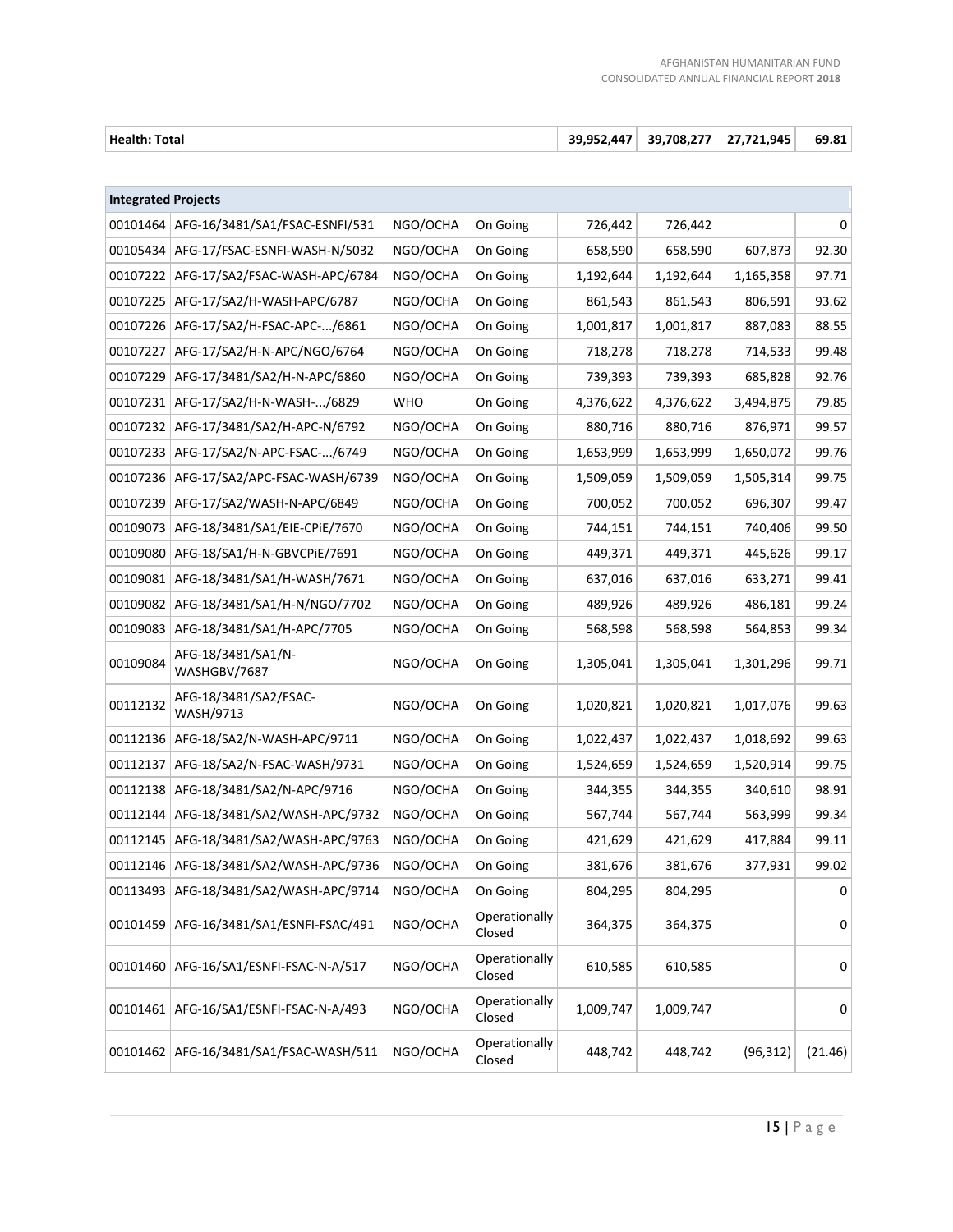| 00101463 | AFG-16/ESNFI-FSAC-N-APC-WA/514                       | NGO/OCHA | Operationally<br>Closed | 692,047    | 692,047    |            | 0       |
|----------|------------------------------------------------------|----------|-------------------------|------------|------------|------------|---------|
| 00102097 | AFG-16/3481/AFG/H-WASHESNFI/IN                       | NGO/OCHA | Operationally<br>Closed | 901,135    | 901,135    |            | 0       |
| 00102098 | AFG-16/3481/AFG/H-APC/INGO/382                       | NGO/OCHA | Operationally<br>Closed | 451,753    | 451,753    |            | 0       |
| 00102443 | AFG-16/SA2/H-APC/INGO/3571                           | NGO/OCHA | Operationally<br>Closed | 349,387    | 349,387    | (60, 439)  | (17.30) |
| 00102455 | AFG-16/SA2/APC-H/INGO/3487                           | NGO/OCHA | Operationally<br>Closed | 450,304    | 450,304    |            | 0       |
| 00102459 | AFG-16/SA2/WASH-H/INGO/3342                          | NGO/OCHA | Operationally<br>Closed | 514,088    | 514,088    |            | 0       |
|          | 00105431   AFG-17/3481/1SA/ESNFI-APC/4961            | NGO/OCHA | Operationally<br>Closed | 2,169,169  | 2,169,169  | 1,955,055  | 90.13   |
| 00105445 | AFG-17/1SA/WASH-ESNFIAPC/5014                        | NGO/OCHA | Operationally<br>Closed | 751,944    | 751,944    | 710,289    | 94.46   |
| 00105784 | AFG-17/3481/1SA/APC-H/4985                           | NGO/OCHA | Operationally<br>Closed | 736,404    | 736,404    | 704,811    | 95.71   |
| 00107223 | AFG-17/SA2/FSAC-CCS-APC/6794                         | NGO/OCHA | Operationally<br>Closed | 450,355    | 450,355    | 359,478    | 79.82   |
| 00107224 | AFG-17/SA2/FSAC-CCS-APC/6788                         | NGO/OCHA | Operationally<br>Closed | 710,654    | 710,654    | 652,294    | 91.79   |
| 00107228 | AFG-17/SA2/H-N-APC/NGO/6817                          | NGO/OCHA | Operationally<br>Closed | 579,116    | 579,116    | 556,364    | 96.07   |
| 00107230 | AFG-17/SA2/H-APC-WASH/6777                           | NGO/OCHA | Operationally<br>Closed | 705,897    | 705,897    | 298,922    | 42.35   |
| 00107237 | AFG-17/3481/SA2/APC-H-N/6797                         | NGO/OCHA | Operationally<br>Closed | 1,058,656  | 1,058,656  | 882,271    | 83.34   |
| 00107238 | AFG-17/SA2/APC-WASH-ESNFI/6863                       | NGO/OCHA | Operationally<br>Closed | 838,402    | 838,402    | 830,937    | 99.11   |
| 00107240 | AFG-17/SA2/WASH-FSAC-APC/6825                        | NGO/OCHA | Operationally<br>Closed | 851,662    | 851,662    | 847,917    | 99.56   |
|          | 00109078   AFG-18/3481/SA1/ESNFIWASH/7688   NGO/OCHA |          | Operationally<br>Closed | 694,950    | 694,950    | 691,205    | 99.46   |
| 00109085 | AFG-18/SA1/GBV-CPIEESNFI/7714                        | NGO/OCHA | Operationally<br>Closed | 667,447    | 667,447    | 663,702    | 99.44   |
| 00109086 | AFG-18/SA1/WASH-GBVCPiE/7700                         | NGO/OCHA | Operationally<br>Closed | 247,791    | 247,791    | 244,046    | 98.49   |
| 00109089 | AFG-18/WASH-ESNFICPIE/7694                           | NGO/OCHA | Operationally<br>Closed | 627,045    | 627,045    | 478,727    | 76.35   |
| 00109090 | AFG-18/3481/SA1/WASHESNFI/7713                       | NGO/OCHA | Operationally<br>Closed | 216,840    | 216,840    | 197,412    | 91.04   |
| 00109091 | AFG-18/3481/SA1/WASHESNFI/7682                       | NGO/OCHA | Operationally<br>Closed | 622,280    | 622,280    | 618,535    | 99.40   |
|          | <b>Integrated Projects: Total</b>                    |          |                         | 43,021,647 | 43,021,647 | 33,054,756 | 76.83   |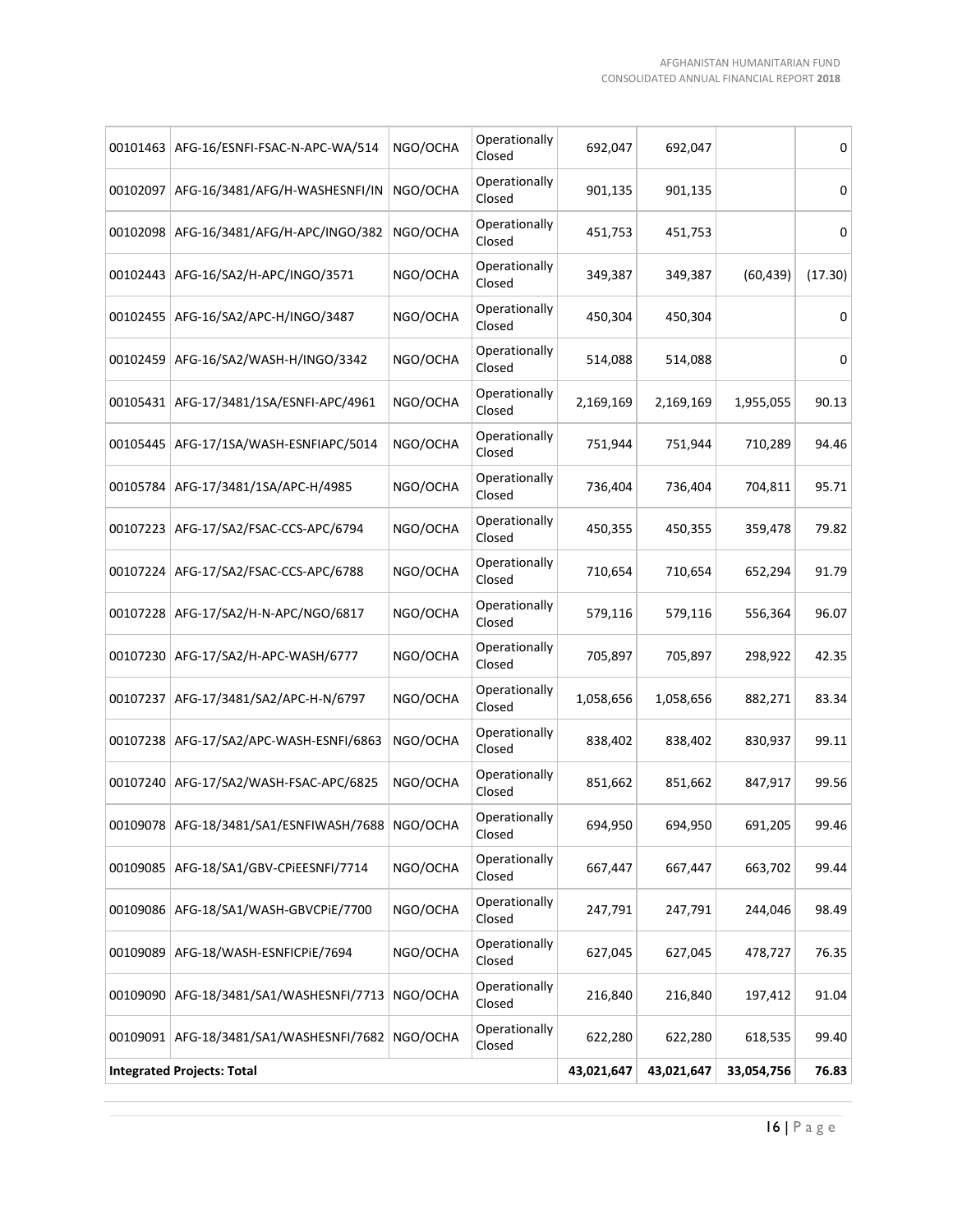| <b>Multi-sector</b>        |                                |              |                         |            |            |           |        |
|----------------------------|--------------------------------|--------------|-------------------------|------------|------------|-----------|--------|
| 00093156                   | CHF AFG MULTI-SECTOR 2014-1/NG | NGO/OCHA     | Operationally<br>Closed | 831,964    | 831,964    | 816,652   | 98.16  |
| 00095155                   | CHF AFG MULTI-SECTOR 2015-1/OC | NGO/OCHA     | Operationally<br>Closed | 3,635,109  | 3,635,109  | 1,884,881 | 51.85  |
| 00104261                   | AFG-16/3481/RA3/MS/INGO/4491   | NGO/OCHA     | Operationally<br>Closed | 54,680     | 54,680     |           | 0      |
| 00093432                   | CHF AFG MULTI-SECTOR 2015-1/UN | <b>IOM</b>   | Financially<br>Closed   | 1,449,983  | 1,424,543  | 1,424,543 | 100.00 |
| 00093432                   | CHF AFG MULTI-SECTOR 2015-1/UN | <b>UNHCR</b> | Financially<br>Closed   | 2,000,115  | 2,000,115  | 2,000,115 | 100.00 |
| 00093432                   | CHF AFG MULTI-SECTOR 2015-1/UN | <b>WFP</b>   | Financially<br>Closed   | 2,449,008  | 2,449,008  | 2,449,008 | 100.00 |
| <b>Multi-sector: Total</b> |                                |              |                         | 10,420,857 | 10,395,417 | 8,575,198 | 82.49  |
|                            |                                |              |                         |            |            |           |        |

| <b>Nutrition</b> |                                |               |                         |           |           |           |        |
|------------------|--------------------------------|---------------|-------------------------|-----------|-----------|-----------|--------|
| 00109053         | AFG-18/3481/SA1/N/UN/7665      | <b>UNICEF</b> | On Going                | 2,657,555 | 2,657,555 | 2,468,136 | 92.87  |
| 00109054         | AFG-18/3481/SA1/N/UN/7668      | <b>WFP</b>    | On Going                | 3,054,086 | 3,054,086 | 2,871,256 | 94.01  |
| 00112014         | AFG-18/3481/SA2/N/UN/9708      | <b>UNICEF</b> | On Going                | 874,415   | 874,415   | 481,751   | 55.09  |
| 00112133         | AFG-18/3481/SA2/N/NGO/9712     | NGO/OCHA      | On Going                | 252,337   | 252,337   | 248,592   | 98.52  |
| 00112134         | AFG-18/3481/SA2/N/NGO/9743     | NGO/OCHA      | On Going                | 318,953   | 318,953   | 315,208   | 98.83  |
| 00112135         | AFG-18/3481/SA2/N/INGO/9745    | NGO/OCHA      | On Going                | 842,128   | 842,128   | 838,383   | 99.56  |
| 00112346         | AFG-18/3481/SA2/N/INGO/9750    | NGO/OCHA      | On Going                | 391,695   | 391,695   | 387,950   | 99.04  |
| 00090666         | CHF AFG NUTRITION/2014-1/OCHA- | NGO/OCHA      | Operationally<br>Closed | 5,406,540 | 5,406,540 | 4,627,844 | 85.60  |
| 00090899         | CHF AFG NUTRITION/2014-1/UN Ag | <b>UNICEF</b> | Operationally<br>Closed | 5,330,879 | 5,305,197 | 5,305,197 | 100.00 |
| 00090899         | CHF AFG NUTRITION/2014-1/UN Ag | <b>WFP</b>    | Operationally<br>Closed | 4,505,681 | 4,317,452 | 4,317,452 | 100.00 |
| 00090899         | CHF AFG NUTRITION/2014-1/UN Ag | <b>WHO</b>    | Operationally<br>Closed | 644,607   | 644,607   | 644,607   | 100.00 |
| 00095156         | CHF AFG NUTRITION/2015-1/OCHA- | NGO/OCHA      | Operationally<br>Closed | 1,079,748 | 1,079,748 | 365,803   | 33.88  |
| 00095157         | CHF AFG NUTRITION/2015-1/UN Ag | <b>UNICEF</b> | Operationally<br>Closed | 3,101,265 | 3,101,265 | 3,101,265 | 100.00 |
| 00095157         | CHF AFG NUTRITION/2015-1/UN Ag | <b>WFP</b>    | Operationally<br>Closed | 3,100,016 | 3,100,016 | 3,100,016 | 100.00 |
| 00101398         | AFG-16/3481/SA1/N/INGO/486     | NGO/OCHA      | Operationally<br>Closed | 479,585   | 479,585   |           | 0      |
| 00102099         | AFG-16/3481/AFG/N/NGO/3816     | NGO/OCHA      | Operationally<br>Closed | 222,641   | 222,641   |           | 0      |
| 00102444         | AFG-16/3481/SA2/N/INGO/3605    | NGO/OCHA      | Operationally<br>Closed | 447,399   | 447,399   |           | 0      |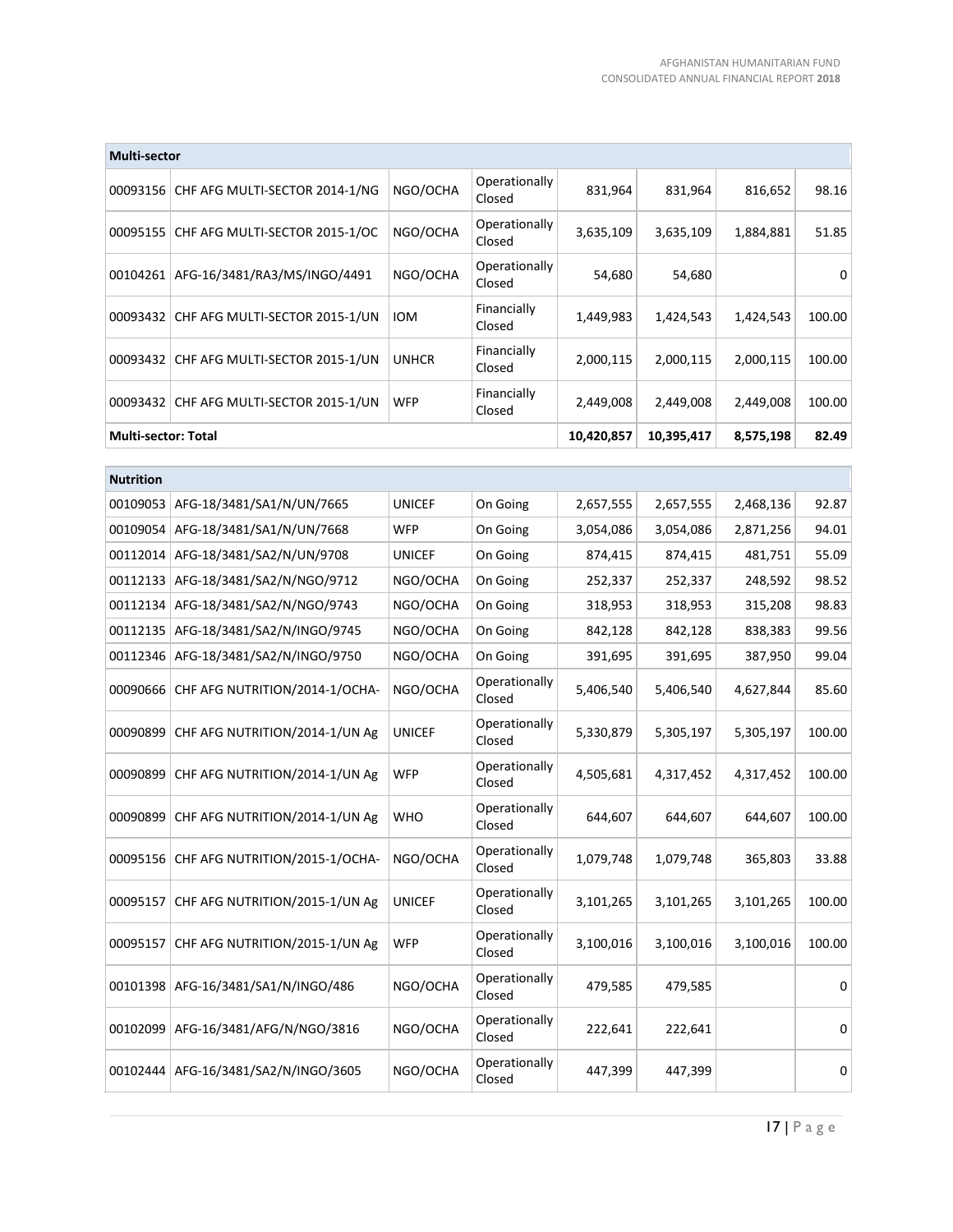| 00102445 | AFG-16/3481/SA2/N/INGO/3606 | NGO/OCHA      | Operationally<br>Closed | 468,077   | 468,077    | (30, 663)  | (6.55) |
|----------|-----------------------------|---------------|-------------------------|-----------|------------|------------|--------|
| 00102446 | AFG-16/3481/SA2/N/INGO/3607 | NGO/OCHA      | Operationally<br>Closed | 500,616   | 500,616    | (15, 368)  | (3.07) |
| 00102447 | AFG-16/3481/SA2/N/INGO/3666 | NGO/OCHA      | Operationally<br>Closed | 359,192   | 359,192    |            | 0      |
| 00102646 | AFG-16/3481/SA2/N/UN/3264   | <b>WHO</b>    | Operationally<br>Closed | 867,488   | 826,699    | 826,699    | 100.00 |
| 00103163 | AFG-16/3481/SA2/N/UN/3488   | <b>WFP</b>    | Operationally<br>Closed | 3,489,030 | 3,489,030  | 3,489,030  | 100.00 |
| 00105435 | AFG-17/3481/1SA/N/INGO/5040 | NGO/OCHA      | Operationally<br>Closed | 599,223   | 599,223    | 546,789    | 91.25  |
| 00105436 | AFG-17/3481/1SA/N/INGO/5146 | NGO/OCHA      | Operationally<br>Closed | 645,379   | 645,379    | 544,975    | 84.44  |
| 00105437 | AFG-17/3481/1SA/N/UN/5194   | <b>UNICEF</b> | Operationally<br>Closed | 2,294,574 | 2,294,574  | 2,273,415  | 99.08  |
| 00105438 | AFG-17/3481/1SA/N/UN/5212   | <b>WFP</b>    | Operationally<br>Closed | 3,110,557 | 3,110,557  | 3,110,557  | 100.00 |
| 00107414 | AFG-17/3481/RA3/N/UN/7319   | <b>UNICEF</b> | Operationally<br>Closed | 2,501,676 | 2,501,676  | 2,452,285  | 98.03  |
|          | <b>Nutrition: Total</b>     |               |                         |           | 47,290,641 | 42,271,178 | 89.39  |

| <b>Protection</b> |                                |              |                         |           |           |           |          |
|-------------------|--------------------------------|--------------|-------------------------|-----------|-----------|-----------|----------|
| 00096971          | CHF AFG Protection/2015-1/OCHA | NGO/OCHA     | On Going                | 1,115,240 | 1,115,240 |           | 0        |
| 00102100          | AFG-16/3481/AFG/APC/INGO/3784  | NGO/OCHA     | On Going                | 347,792   | 347,792   |           | 0        |
| 00108192          | AFG-17/3481/RA4/APC/UN/7613    | <b>UNOPS</b> | On Going                | 668,178   | 668,178   | 652,986   | 97.73    |
| 00112139          | AFG-18/3481/SA2/APC/NGO/9759   | NGO/OCHA     | On Going                | 311,828   | 311,828   | 308,083   | 98.80    |
| 00112140          | AFG-18/3481/SA2/APC/INGO/9760  | NGO/OCHA     | On Going                | 514,110   | 514,110   | 510,365   | 99.27    |
| 00101399          | AFG-16/3481/SA1/APC/INGO/507   | NGO/OCHA     | Operationally<br>Closed | 285,797   | 285,797   |           | $\Omega$ |
| 00102101          | AFG-16/3481/AFG/APC/INGO/3865  | NGO/OCHA     | Operationally<br>Closed | 498,890   | 498,890   |           | 0        |
| 00102448          | AFG-16/3481/SA2/APC/NGO/3272   | NGO/OCHA     | Operationally<br>Closed | 365,175   | 365,175   | 0         | 0        |
| 00102449          | AFG-16/3481/SA2/APC/INGO/3294  | NGO/OCHA     | Operationally<br>Closed | 347,372   | 347,372   | (69, 766) | (20.08)  |
| 00102450          | AFG-16/3481/SA2/APC/NGO/3328   | NGO/OCHA     | Operationally<br>Closed | 260,357   | 260,357   |           | $\Omega$ |
| 00102451          | AFG-16/3481/SA2/APC/INGO/3334  | NGO/OCHA     | Operationally<br>Closed | 259,279   | 259,279   |           | 0        |
| 00102452          | AFG-16/3481/SA2/APC/NGO/3598   | NGO/OCHA     | Operationally<br>Closed | 167,586   | 167,586   |           | $\Omega$ |
| 00102453          | AFG-16/3481/SA2/APC/NGO/3667   | NGO/OCHA     | Operationally<br>Closed | 458,155   | 458,155   |           | 0        |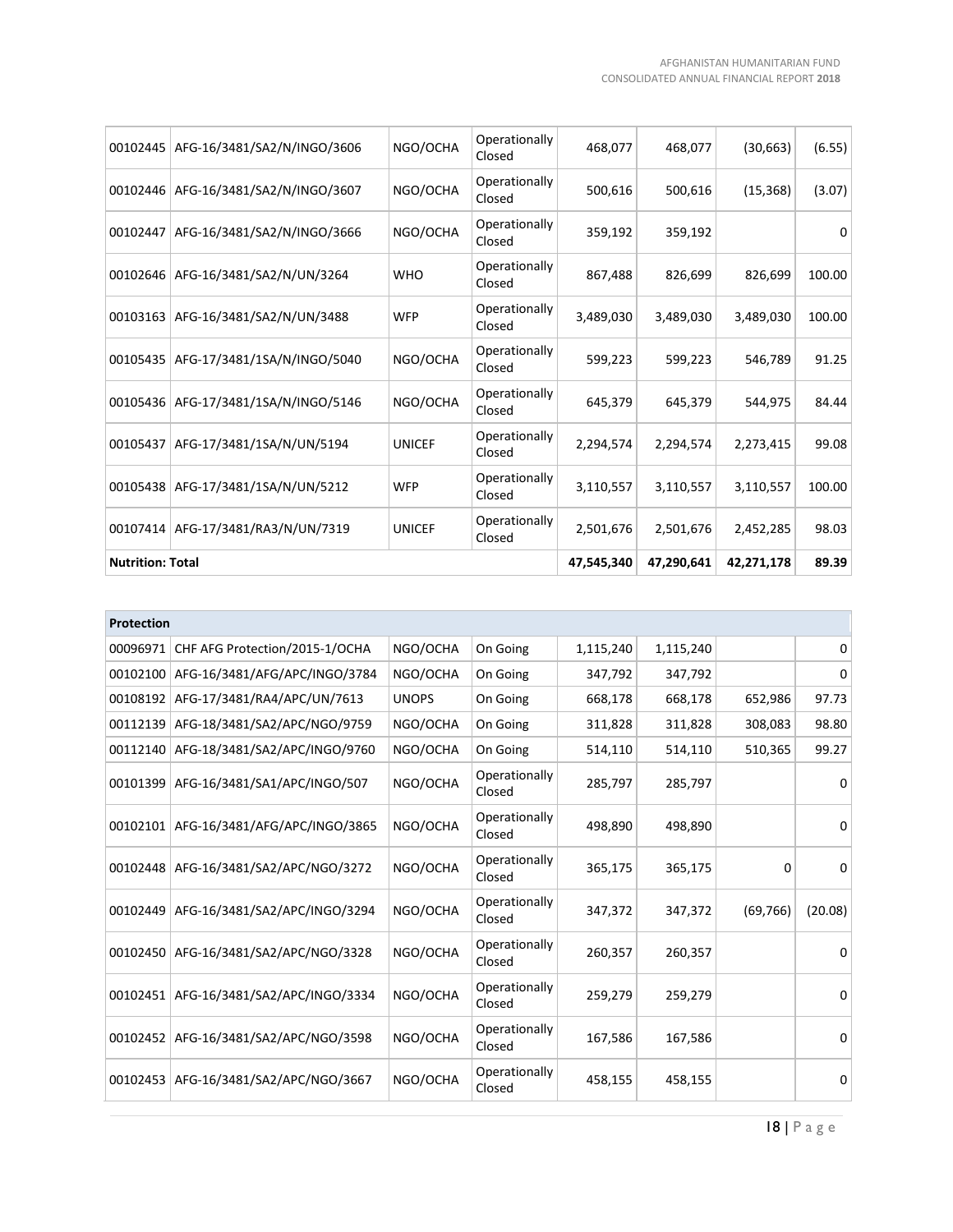| <b>Protection: Total</b> |                               |          |                         | 8,962,657 | 8,962,657 | 4,127,878 | 46.06 |
|--------------------------|-------------------------------|----------|-------------------------|-----------|-----------|-----------|-------|
| 00107235                 | AFG-17/3481/SA2/APC/NGO/6828  | NGO/OCHA | Operationally<br>Closed | 384,860   | 384,860   | 376,148   | 97.74 |
| 00107234                 | AFG-17/3481/SA2/APC/NGO/6821  | NGO/OCHA | Operationally<br>Closed | 411,136   | 411,136   | 407,391   | 99.09 |
| 00105986                 | AFG-17/3481/RA1/APC/INGO/6304 | NGO/OCHA | Operationally<br>Closed | 108,304   | 108,304   | 94,894    | 87.62 |
| 00105442                 | AFG-17/3481/1SA/APC/NGO/5131  | NGO/OCHA | Operationally<br>Closed | 373,456   | 373,456   | 328,601   | 87.99 |
| 00105441                 | AFG-17/3481/1SA/APC/NGO/5020  | NGO/OCHA | Operationally<br>Closed | 541,502   | 541,502   | 537,757   | 99.31 |
| 00105440                 | AFG-17/3481/1SA/APC/INGO/5006 | NGO/OCHA | Operationally<br>Closed | 490,059   | 490,059   | 423,463   | 86.41 |
| 00105439                 | AFG-17/3481/1SA/APC/INGO/4980 | NGO/OCHA | Operationally<br>Closed | 564,932   | 564,932   | 557,955   | 98.77 |
| 00102454                 | AFG-16/3481/SA2/APC/INGO/3301 | NGO/OCHA | Operationally<br>Closed | 488,649   | 488,649   |           | 0     |
|                          |                               |          |                         |           |           |           |       |

| <b>Water, Sanitation and Hygiene</b> |                                    |               |                         |           |           |           |              |
|--------------------------------------|------------------------------------|---------------|-------------------------|-----------|-----------|-----------|--------------|
| 00109087                             | AFG-<br>18/3481/SA1/WASH/INGO/7701 | NGO/OCHA      | On Going                | 360,287   | 360,287   | 356,542   | 98.96        |
| 00109088                             | AFG-<br>18/3481/SA1/WASH/INGO/7711 | NGO/OCHA      | On Going                | 818,698   | 818,698   | 814,953   | 99.54        |
| 00112141                             | AFG-<br>18/3481/SA2/WASH/INGO/9703 | NGO/OCHA      | On Going                | 397,430   | 397,430   | 393,685   | 99.06        |
| 00112142                             | AFG-<br>18/3481/SA2/WASH/INGO/9746 | NGO/OCHA      | On Going                | 522,459   | 522,459   | 518,714   | 99.28        |
| 00112143                             | AFG-<br>18/3481/SA2/WASH/NGO/9756  | NGO/OCHA      | On Going                | 462,132   | 462,132   | 458,387   | 99.19        |
| 00095158                             | CHF AFG WASH/2015-1/OCHA-NGO       | NGO/OCHA      | Operationally<br>Closed | 4,582,790 | 4,582,790 | 2,249,255 | 49.08        |
| 00102456                             | AFG-<br>16/3481/SA2/WASH/INGO/3397 | NGO/OCHA      | Operationally<br>Closed | 672,463   | 672,463   |           | <sup>0</sup> |
| 00102457                             | AFG-<br>16/3481/SA2/WASH/NGO/3534  | NGO/OCHA      | Operationally<br>Closed | 373,423   | 373,423   | 0         | 0            |
| 00102458                             | AFG-<br>16/3481/SA2/WASH/INGO/3613 | NGO/OCHA      | Operationally<br>Closed | 464,055   | 464,055   | (5, 468)  | (1.18)       |
| 00105443                             | AFG-<br>17/3481/1SA/WASH/INGO/5023 | NGO/OCHA      | Operationally<br>Closed | 802,862   | 802,862   | 656,607   | 81.78        |
| 00105444                             | AFG-<br>17/3481/1SA/WASH/NGO/5042  | NGO/OCHA      | Operationally<br>Closed | 278,743   | 278,743   | 270,674   | 97.11        |
| 00110327                             | AFG-18 WASH INGO 8807              | NGO/OCHA      | Operationally<br>Closed | 377,605   | 377,605   | 373,860   | 99.01        |
| 00095169                             | CHF AFG WASH/2015-1/UN Agency      | <b>UNICEF</b> | Financially<br>Closed   | 841,812   | 841,812   | 841,812   | 100.00       |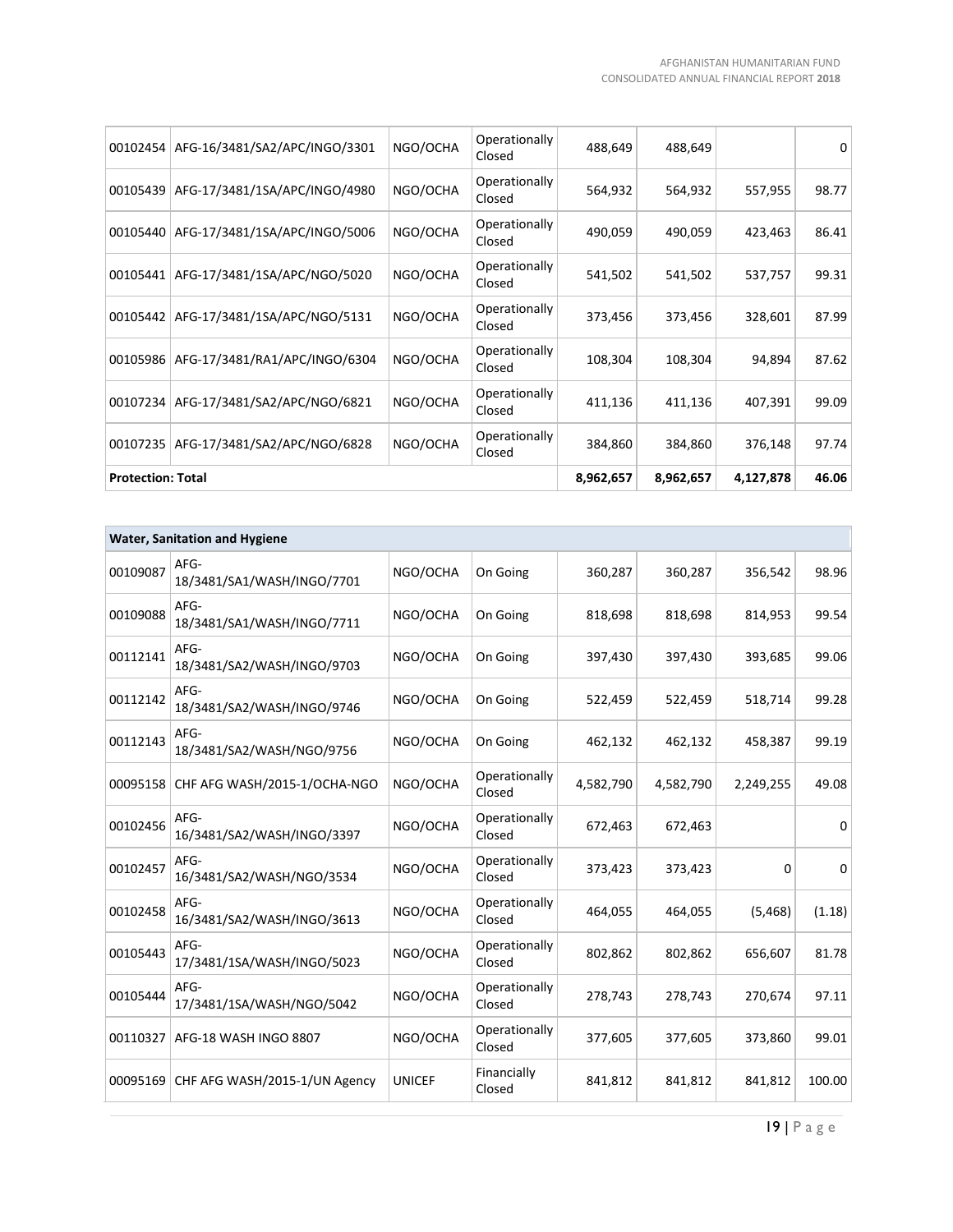|                                      | 00095169 CHF AFG WASH/2015-1/UN Agency | <b>WHO</b> | Financially<br>Closed | 310.284    | 309.240                             | 309.240   | 100.00 |
|--------------------------------------|----------------------------------------|------------|-----------------------|------------|-------------------------------------|-----------|--------|
| Water, Sanitation and Hygiene: Total |                                        |            |                       | 11.265.042 | 11.263.998                          | 7.238.261 | 64.26  |
|                                      |                                        |            |                       |            |                                     |           |        |
| <b>Grand Total</b>                   |                                        |            |                       |            | 213,617,279 212,920,685 159,478,316 |           | 74.90  |

# **5.3 EXPENDITURE REPORTED BY CATEGORY**

Project expenditures are incurred and monitored by each Participating Organization and are reported as per the agreed categories for inter-agency harmonized reporting. In 2006 the UN Development Group (UNDG) established six categories against which UN entities must report inter-agency project expenditures. Effective 1 January 2012, the UN Chief Executive Board (CEB) modified these categories as a result of IPSAS adoption to comprise the following eight categories:

### **2012 CEB Expense Categories**

- 1. Staff and personnel costs
- 2. Supplies, commodities and materials
- 3. Equipment, vehicles, furniture and depreciation
- 4. Contractual services
- 5. Travel
- 6. Transfers and grants
- 7. General operating expenses
- 8. Indirect costs

\_\_\_\_\_\_\_\_\_\_\_\_\_\_\_\_\_\_\_\_\_\_

### **Table 5.3 Expenditure by UNDG Budget Category, as of 31 December 2018 (in US Dollars)**

|                                           | <b>Expenditure</b>                      |                                            |              |                                                     |
|-------------------------------------------|-----------------------------------------|--------------------------------------------|--------------|-----------------------------------------------------|
| Category                                  | <b>Prior Years</b><br>as of 31-Dec-2017 | <b>Current Year</b><br><b>Jan-Dec-2018</b> | <b>Total</b> | <b>Percentage of Total</b><br><b>Programme Cost</b> |
| Staff & Personnel Cost                    | 19,575,685                              | 1,424,956                                  | 21,000,641   | 13.84                                               |
| Suppl, Comm, Materials                    | 38,349,133                              | 14,776,310                                 | 53,125,444   | 35.01                                               |
| Equip, Veh, Furn, Depn                    | 2,197,270                               | (150, 547)                                 | 2,046,723    | 1.35                                                |
| <b>Contractual Services</b>               | 11,517,634                              | 3,704,532                                  | 15,222,167   | 10.03                                               |
| Travel                                    | 1,579,689                               | 204,109                                    | 1,783,799    | 1.18                                                |
| <b>Transfers and Grants</b>               | 7,157,643                               | 36,475,566                                 | 43,633,209   | 28.75                                               |
| <b>General Operating</b>                  | 15,983,772                              | (1,041,572)                                | 14,942,199   | 9.85                                                |
| <b>Programme Costs Total</b>              | 96,360,827                              | 55,393,355                                 | 151,754,182  | 100.00                                              |
| <sup>1</sup> Indirect Support Costs Total | 5,471,177                               | 2,252,957                                  | 7,724,135    | 5.09                                                |
| Total                                     | 101,832,004                             | 57,646,312                                 | 159,478,316  |                                                     |

**1 Indirect Support Costs** charged by Participating Organization, based on their financial regulations, can be deducted upfront or at a later stage during implementation. The percentage may therefore appear to exceed the 7% agreed-upon for on-going projects. Once projects are financially closed, this number is not to exceed 7%.